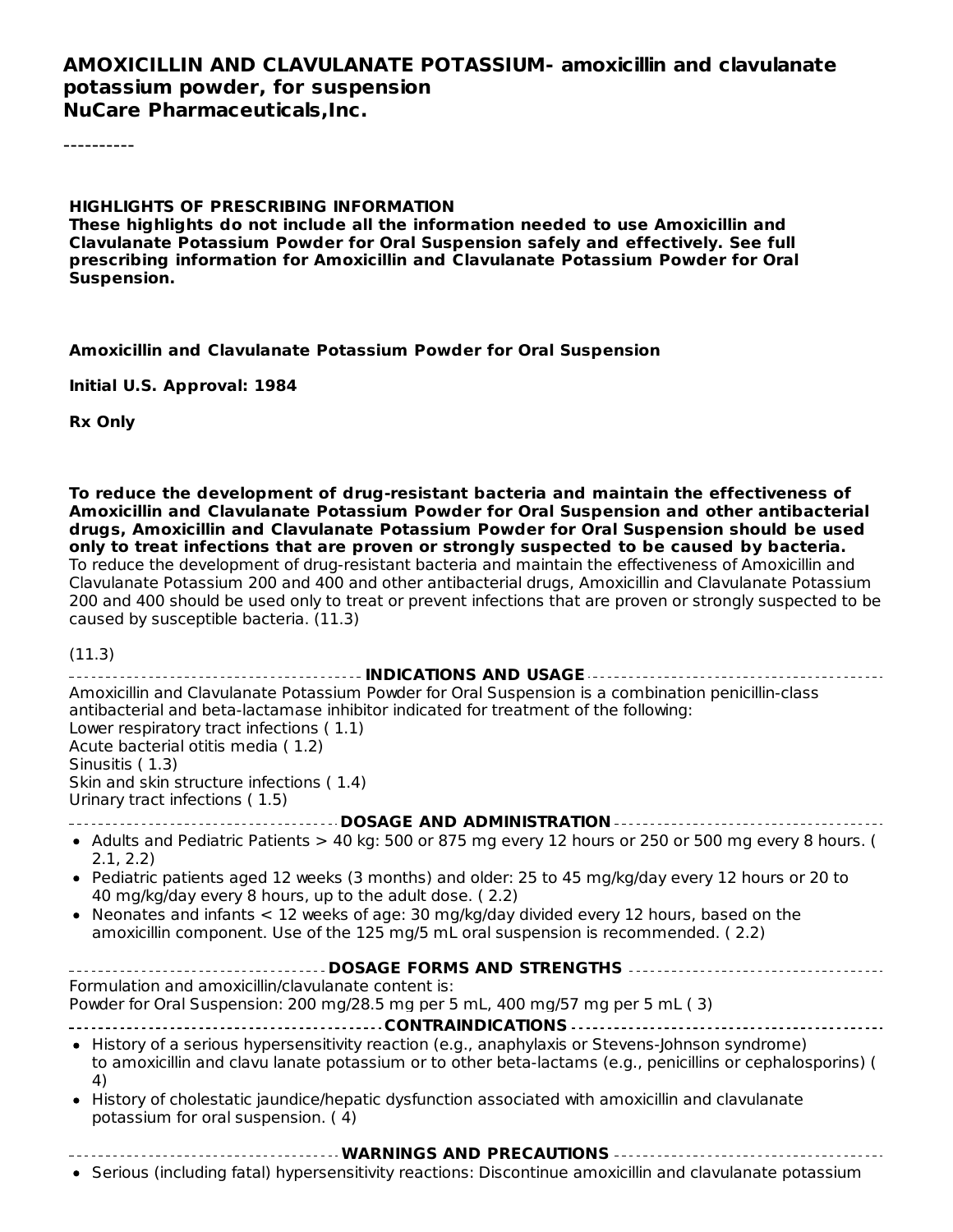Serious (including fatal) hypersensitivity reactions: Discontinue amoxicillin and clavulanate potassium for oral suspension if a reaction occurs. ( 5.1)

- Hepatic dysfunction and cholestatic jaundice: Discontinue if signs/symptoms of hepatitis occur. Monitor liver function tests in patients with hepatic impairment. ( 5.2)
- Clostridium difficile-associated diarrhea (CDAD): Evaluate patients if diarrhea occurs. ( 5.3)
- Patients with mononucleosis who receive amoxicillin and clavulanate potassium for oral suspension  $\bullet$ develop skin rash. Avoid amoxicillin and clavulanate potassium use in these patients. ( 5.4)
- Overgrowth: The possibility of superinfections with fungal or bacterial pathogens should be considered during therapy. ( 5.5)

**ADVERSE REACTIONS** The most frequently reported adverse effects were diarrhea/loose stools (9%), nausea (3%), skin rashes and urticaria (3%), vomiting (1%) and vaginitis (1%) ( 6.1)

#### **To report SUSPECTED ADVERSE REACTIONS, contact West-Ward Pharmaceutical Corp. at 1- 877-233-2001, or the FDA at 1-800-FDA-1088 or www.fda.gov/medwatch.**

- **DRUG INTERACTIONS**
- Co-administration with probenecid is not recommended. ( 7.1)
- Concomitant use of amoxicillin and clavulanate potassium for oral suspension and oral anticoagulants may increase the prolongation of prothrombin time. ( 7.2)
- Coadministration with allopurinol increases the risk of rash. ( 7.3)
- Amoxicillin and clavulanate potassium for oral suspension may reduce efficacy of oral contraceptives. ( 7.4)
	- **USE IN SPECIFIC POPULATIONS**
- Pediatric Use: Modify dose in patients 12 weeks or younger. ( 8.4)
- Renal impairment: Dosage adjustment is recommended for severe renal impairment (GFR< 30mL/min). ( 2.3, 8.6)

#### **See 17 for FDA-approved patient labeling.**

**Revised: 10/2018**

#### **FULL PRESCRIBING INFORMATION: CONTENTS\***

#### **1 INDICATIONS AND USAGE**

- **1.1 Lower Respiratory Tract Infections**
- **1.2 Acute Bacterial Otitis Media**
- **1.3 Sinusitis**
- **1.4 Skin and Skin Structure Infections**
- **1.5 Urinary Tract Infections**
- **1.6 Limitations of Use**

#### **2 DOSAGE AND ADMINISTRATION**

- **2.1 Adults**
- **2.2 Pediatric Patients**
- **2.3 Patients with Renal Impairment**
- **2.4 Directions for Mixing Oral Suspension**
- **3 DOSAGE FORMS AND STRENGTHS**

#### **4 CONTRAINDICATIONS**

- **4.1 Serious Hypersensitivity Reactions**
- **4.2 Cholestatic Jaundice/Hepatic Dysfunction**
- **5 WARNINGS AND PRECAUTIONS**
	- **5.1 Hypersensitivity Reactions**
	- **5.2 Hepatic Dysfunction**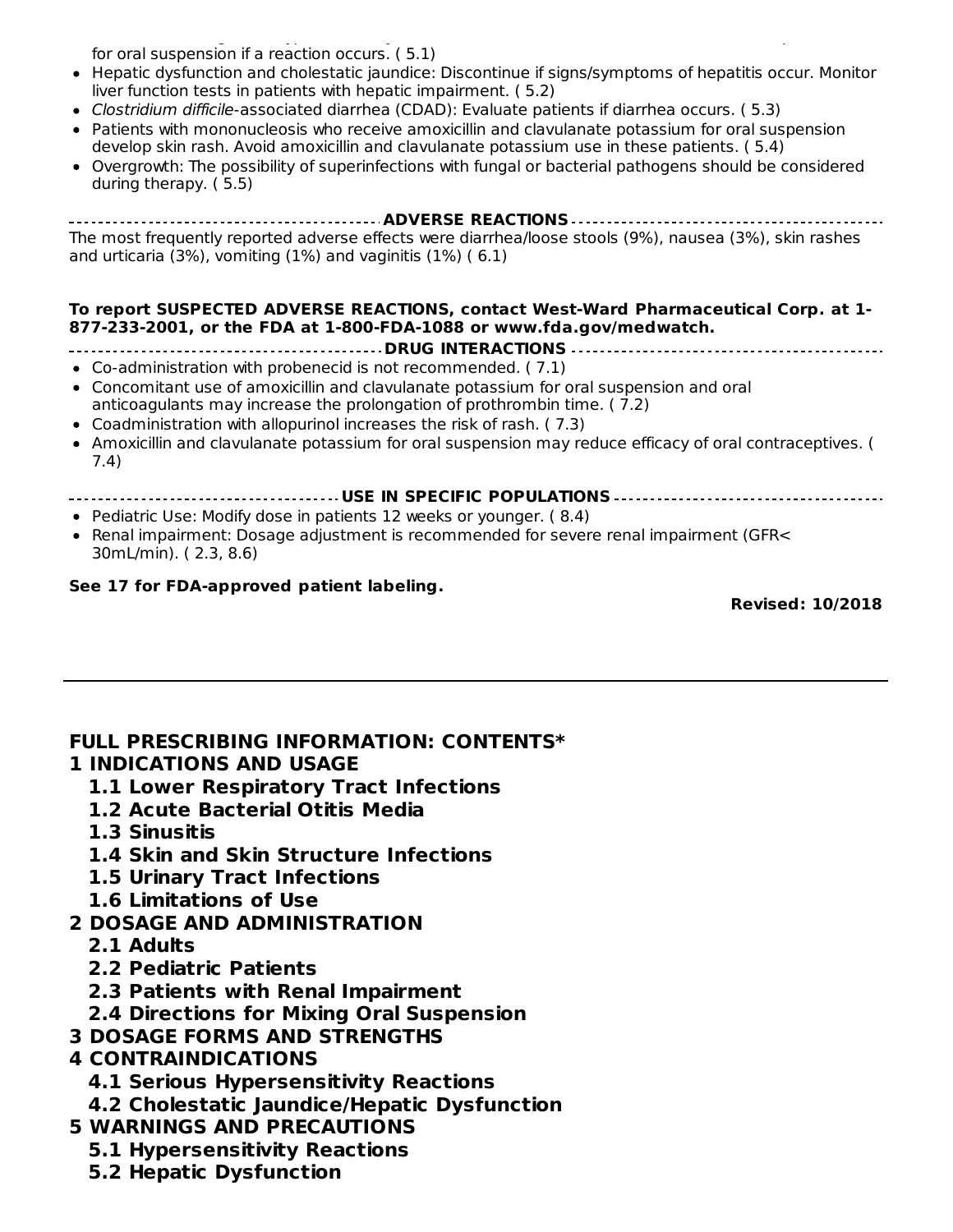- **5.3 Clostridium difficile Associated Diarrhea**
- **5.4 Skin Rash in Patients with Mononucleosis**
- **5.5 Potential for Microbial Overgrowth**
- **5.6 Phenylketonurics**
- **5.7 Development of Drug-Resistant Bacteria**
- **6 ADVERSE REACTIONS**
	- **6.1 Clinical Trials Experience**
	- **6.2 Postmarketing Experience**
- **7 DRUG INTERACTIONS**
	- **7.1 Probenecid**
	- **7.2 Oral Anticoagulants**
	- **7.3 Allopurinol**
	- **7.4 Oral Contraceptives**
	- **7.5 Effects on Laboratory Tests**
- **8 USE IN SPECIFIC POPULATIONS**
	- **8.1 Pregnancy**
	- **8.2 Labor and Delivery**
	- **8.3 Nursing Mothers**
	- **8.4 Pediatric Use**
	- **8.5 Geriatric Use**
- **8.6 Dosing in Renal Impairment**
- **10 OVERDOSAGE**
- **11 DESCRIPTION**
- **12 CLINICAL PHARMACOLOGY**
	- **12.1 Mechanism of Action**
	- **12.3 Pharmacokinetics**
	- **12.4 Microbiology**
- **13 NONCLINICAL TOXICOLOGY**
- **13.1 Carcinogenesis, Mutagenesis, Impairment of Fertility**
- **14 CLINICAL STUDIES**
	- **14.1 Lower Respiratory Tract and Complicated Urinary Tract Infections 14.2 Acute Bacterial Otitis Media and Diarrhea in Pediatric Patients**

## **15 REFERENCES**

- **17.1 Information for Patients**
- $\ast$  Sections or subsections omitted from the full prescribing information are not listed.

## **FULL PRESCRIBING INFORMATION**

## **1 INDICATIONS AND USAGE**

To reduce the development of drug-resistant bacteria and maintain the effectiveness of Amoxicillin and Clavulanate Potassium Powder for Oral Suspension (amoxicillin/clavulanate potassium) and other antibacterial drugs, Amoxicillin and Clavulanate Potassium Powder for Oral Suspension should be used only to treat infections that are proven or strongly suspected to be caused by susceptible bacteria. When culture and susceptibility information are available, they should be considered in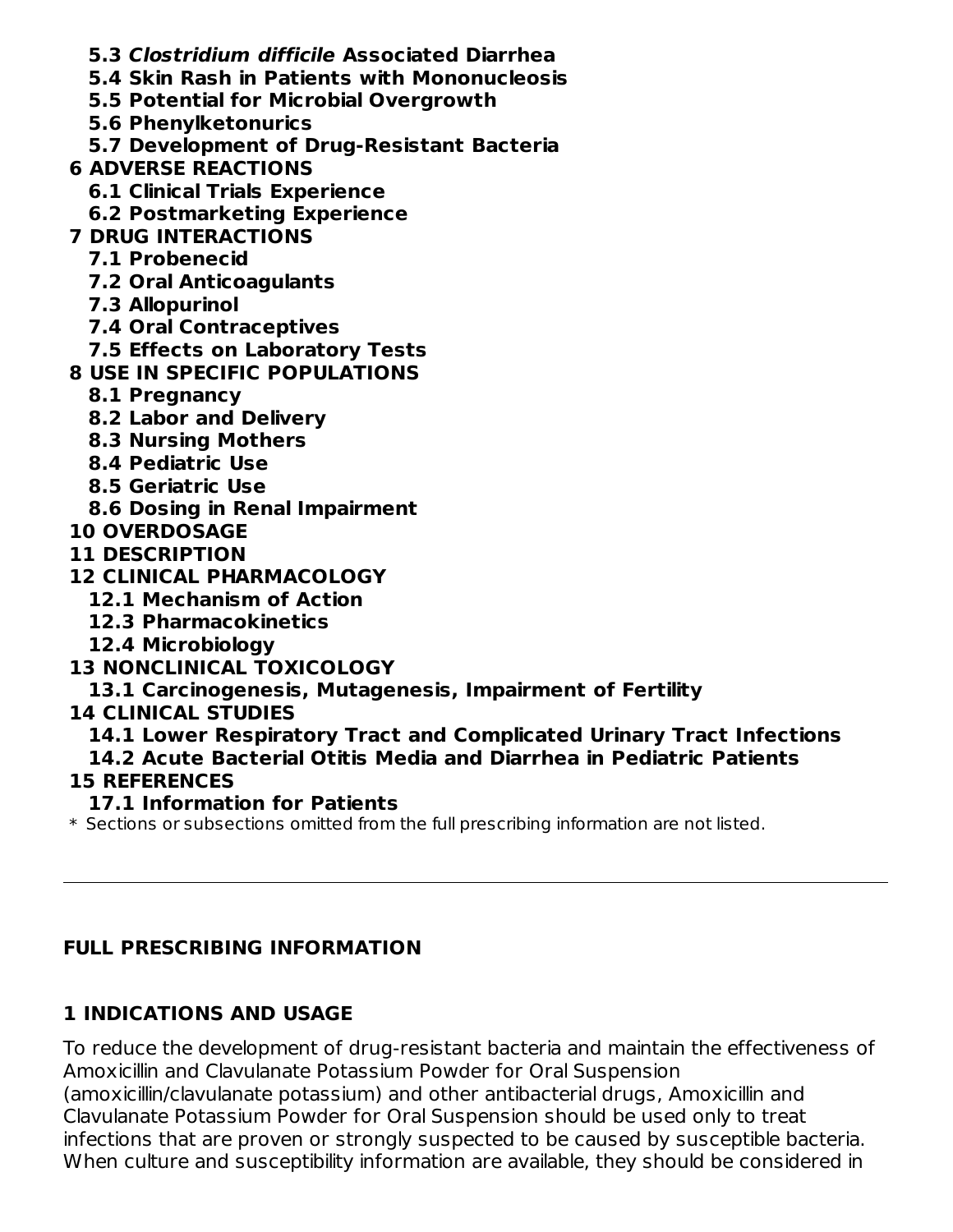selecting or modifying antibacterial therapy. In the absence of such data, local epidemiology and susceptibility patterns may contribute to the empiric selection of therapy.

Amoxicillin and Clavulanate Potassium Powder for Oral Suspension is a combination penicillin-class antibacterial and beta-lactamase inhibitor indicated in the treatment of infections due to susceptible isolates of the designated bacteria in the conditions listed below\*:

## **1.1 Lower Respiratory Tract Infections**

- caused by beta-lactamase-producing isolates of Haemophilus influenzae and Moraxella catarrhalis.

### **1.2 Acute Bacterial Otitis Media**

- caused by beta-lactamase-producing isolates of H. influenzae and M. catarrhalis.

### **1.3 Sinusitis**

- caused by beta-lactamase-producing isolates of H. influenzae and M. catarrhalis.

## **1.4 Skin and Skin Structure Infections**

- caused by beta-lactamase-producing isolates of Staphylococcus aureus, Escherichia coli, and Klebsiella species.

## **1.5 Urinary Tract Infections**

- caused by beta-lactamase-producing isolates of E. coli, Klebsiella species, and Enterobacter species.

### **1.6 Limitations of Use**

- When susceptibility test results show susceptibility to amoxicillin, indicating no betalactamase production, Amoxicillin and Clavulanate Potassium Powder for Oral Suspension should not be used.

# **2 DOSAGE AND ADMINISTRATION**

Amoxicillin and clavulanate potassium suspension may be taken without regard to meals; however, absorption of clavulanate potassium is enhanced when amoxicillin and clavulanate potassium suspension is administered at the start of a meal. To minimize the potential for gastrointestinal intolerance, amoxicillin and clavulanate potassium suspension should be taken at the start of a meal.

## **2.1 Adults**

The usual adult dose is one 500-mg tablet of amoxicillin and clavulanate potassium every 12 hours or one 250-mg tablet of amoxicillin and clavulanate potassium every 8 hours. For more severe infections and infections of the respiratory tract, the dose should be one 875-mg tablet of amoxicillin and clavulanate potassium every 12 hours or one 500 mg tablet of amoxicillin and clavulanate potassium every 8 hours. Adults who have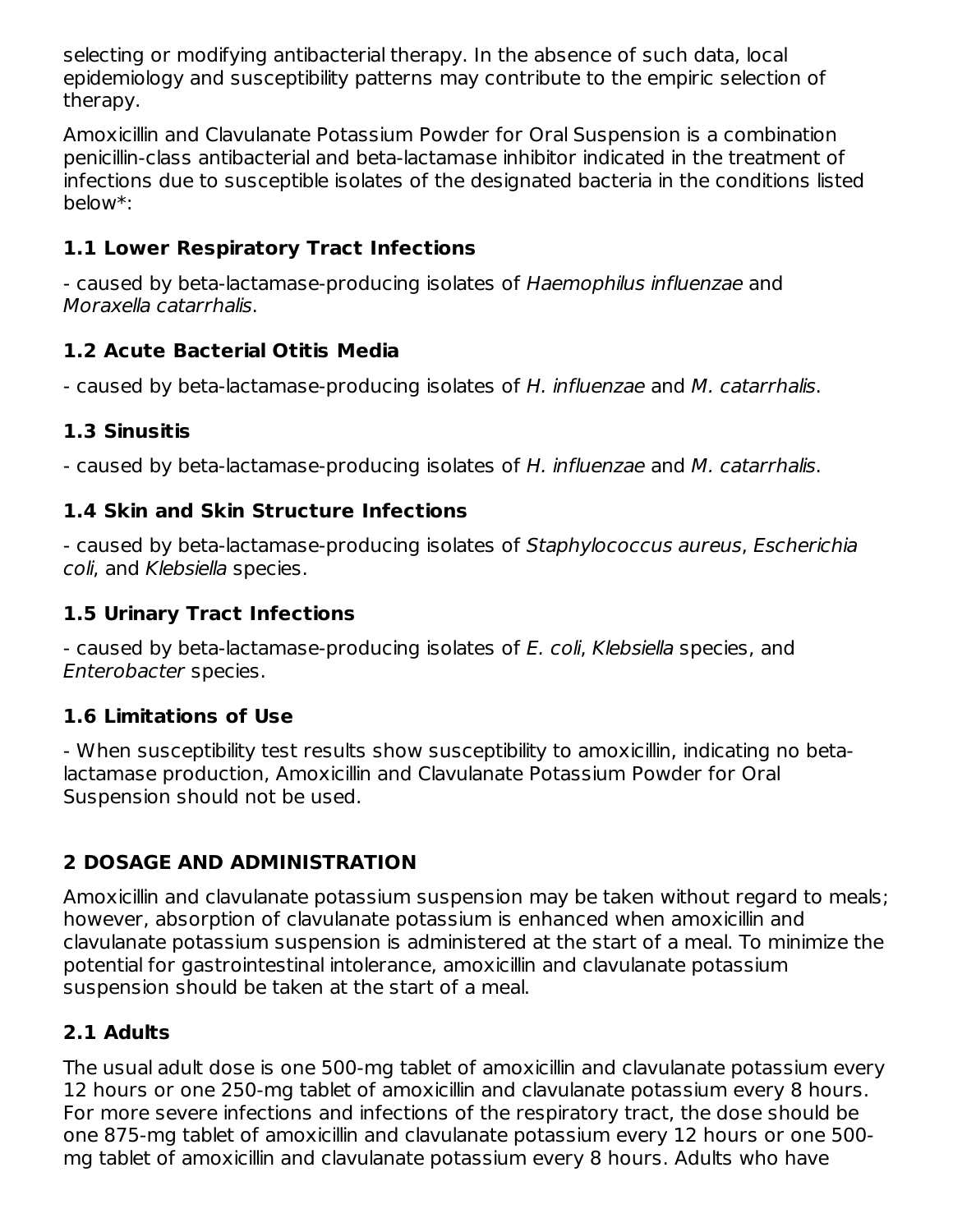difficulty swallowing may be given the 125 mg/5 mL or 250 mg/5 mL suspension in place of the 500-mg tablet. The 200 mg/5 mL suspension or the 400 mg/5 mL suspension may be used in place of the 875-mg tablet.

Two 250-mg tablets of amoxicillin and clavulanate potassium should not be substituted for one 500-mg tablet of amoxicillin and clavulanate potassium. Since both the 250-mg and 500-mg tablets of amoxicillin and clavulanate potassium contain the same amount of clavulanic acid (125 mg, as the potassium salt), two 250-mg tablets are not equivalent to one 500-mg tablet of amoxicillin and clavulanate potassium.

The 250-mg tablet of amoxicillin and clavulanate potassium and the 250-mg chewable tablet should not be substituted for each other, as they are not interchangeable. The 250-mg tablet of amoxicillin and clavulanate potassium and the 250-mg chewable tablet do not contain the same amount of clavulanic acid (as the potassium salt). The 250-mg tablet of amoxicillin and clavulanate potassium contains 125 mg of clavulanic acid, whereas the 250-mg chewable tablet contains 62.5 mg of clavulanic acid.

## **2.2 Pediatric Patients**

Based on the amoxicillin component, amoxicillin and clavulanate potassium suspension should be dosed as follows:

Neonates and Infants Aged <12 weeks (<3 months): The recommended dose of amoxicillin and clavulanate potassium suspension 30 mg/kg/day divided every 12 hours, based on the amoxicillin component. Experience with the 200 mg/5 mL formulation in this age group is limited, and thus, use of the 125 mg/5 mL oral suspension is recommended.

Patients Aged 12 weeks (3 months) and Older: See dosing regimens provided in Table 1. The every 12 hours regimen is recommended as it is associated with significantly less diarrhea [ see Clinical Studies (14.2)]. However, the every 12 hours suspension (200 mg/5 mL and 400 mg/5 mL) and chewable tablets (200 mg and 400 mg) contain aspartame and should not be used by phenylketonurics. [ see Warnings and Precautions (5.6)]

| <b>INFECTION</b>                                                                                                 | <b>DOSING REGIMEN</b>                                          |                                                    |
|------------------------------------------------------------------------------------------------------------------|----------------------------------------------------------------|----------------------------------------------------|
|                                                                                                                  | <b>Every 12 hours</b>                                          | Every 8 hours                                      |
|                                                                                                                  | 200 mg/5 mL or 400<br>mg/5 mL oral<br>suspension <sup>a</sup>  | 125 mg/5 mL or 250<br>mg/5 mL oral<br>suspension a |
| Otitis media $^{\rm b}$ , sinusitis, lower respiratory<br>tract infections, and more severe<br><i>infections</i> | $ 45 \text{ mg/kg/day}$ every 12 40 mg/kg/day every 8<br>hours | hours                                              |
| Less severe infections                                                                                           | 25 mg/kg/day every 12 20 mg/kg/day every 8<br>hours            | hours                                              |

### **Table 1: Dosing in Patients Aged 12 weeks (3 months) and Older**

<sup>a</sup> Each strength of suspension of amoxicillin and clavulanate potassium is available as a chewable tablet for use by older children.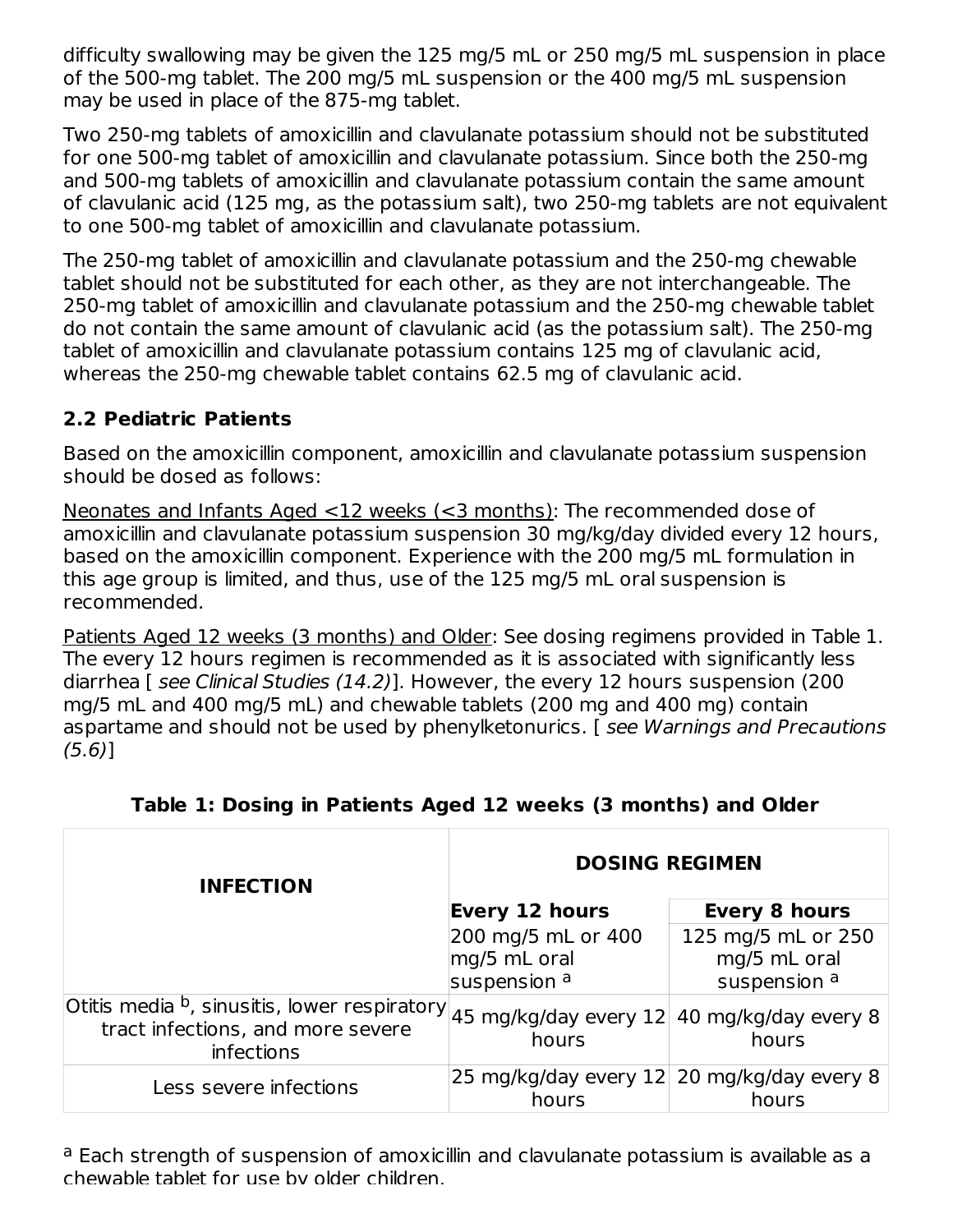chewable tablet for use by older children.

**b** Duration of therapy studied and recommended for acute otitis media is 10 days.

Patients Weighing 40 kg or More: Pediatric patients weighing 40 kg or more should be dosed according to adult recommendations.

The 250-mg tablet of amoxicillin and clavulanate potassium should not be used until the child weighs at least 40 kg, due to the different amoxicillin to clavulanic acid ratios in the 250-mg tablet of amoxicillin and clavulanate potassium (250/125) versus the 250-mg chewable tablet of amoxicillin and clavulanate potassium (250/62.5).

#### **2.3 Patients with Renal Impairment**

Patients with impaired renal function do not generally require a reduction in dose unless the impairment is severe. Renal impairment patients with a glomerular filtration rate of <30 mL/min should not receive the 875-mg dose. Patients with a glomerular filtration rate of 10 to 30 mL/min should receive 500 mg or 250 mg every 12 hours, depending on the severity of the infection. Patients with a glomerular filtration rate less than 10 mL/min should receive 500 mg or 250 mg every 24 hours, depending on severity of the infection.

Hemodialysis patients should receive 500 mg or 250 mg every 24 hours, depending on severity of the infection. They should receive an additional dose both during and at the end of dialysis.

## **2.4 Directions for Mixing Oral Suspension**

Prepare a suspension at time of dispensing as follows: Tap bottle until all the powder flows freely. Add approximately 2/3 of the total amount of water for reconstitution (see Table 2 below) and shake vigorously to suspend powder. Add remainder of the water and again shake vigorously.

|                      |                    | Strength Bottle Amount of Water for<br>Strength Size Reconstitution | <b>Contents of Each Teaspoonful (5 mL)</b>                                 |
|----------------------|--------------------|---------------------------------------------------------------------|----------------------------------------------------------------------------|
| 200 mg/5 75 mL<br>mL | 50 mL<br>100<br>mL | 48 mL<br>71 mL<br>95 mL                                             | 200 mg amoxicillin and 28.5 mg of<br>clavulanic acid as the potassium salt |
| 400 mg/5 75 mL<br>mL | 50 mL<br>100<br>mL | 45 mL<br>68 mL<br>90 mL                                             | 400 mg amoxicillin and 57.0 mg of<br>clavulanic acid as the potassium salt |

|  | Table 2: Amount of Water for Mixing Oral Suspension |  |  |  |  |
|--|-----------------------------------------------------|--|--|--|--|
|  |                                                     |  |  |  |  |

**Note:** Shake oral suspension well before using. Reconstituted suspension must be stored under refrigeration and discarded after 10 days.

### **3 DOSAGE FORMS AND STRENGTHS**

**Amoxicillin and Clavulanate Potassium Powder for Oral Suspension, USP 200 mg/28.5 mg per 5 mL:** The dry powder is white to off white with fruity flavor. Each 5 mL of reconstituted creamy suspension contains 200 mg amoxicillin and 28.5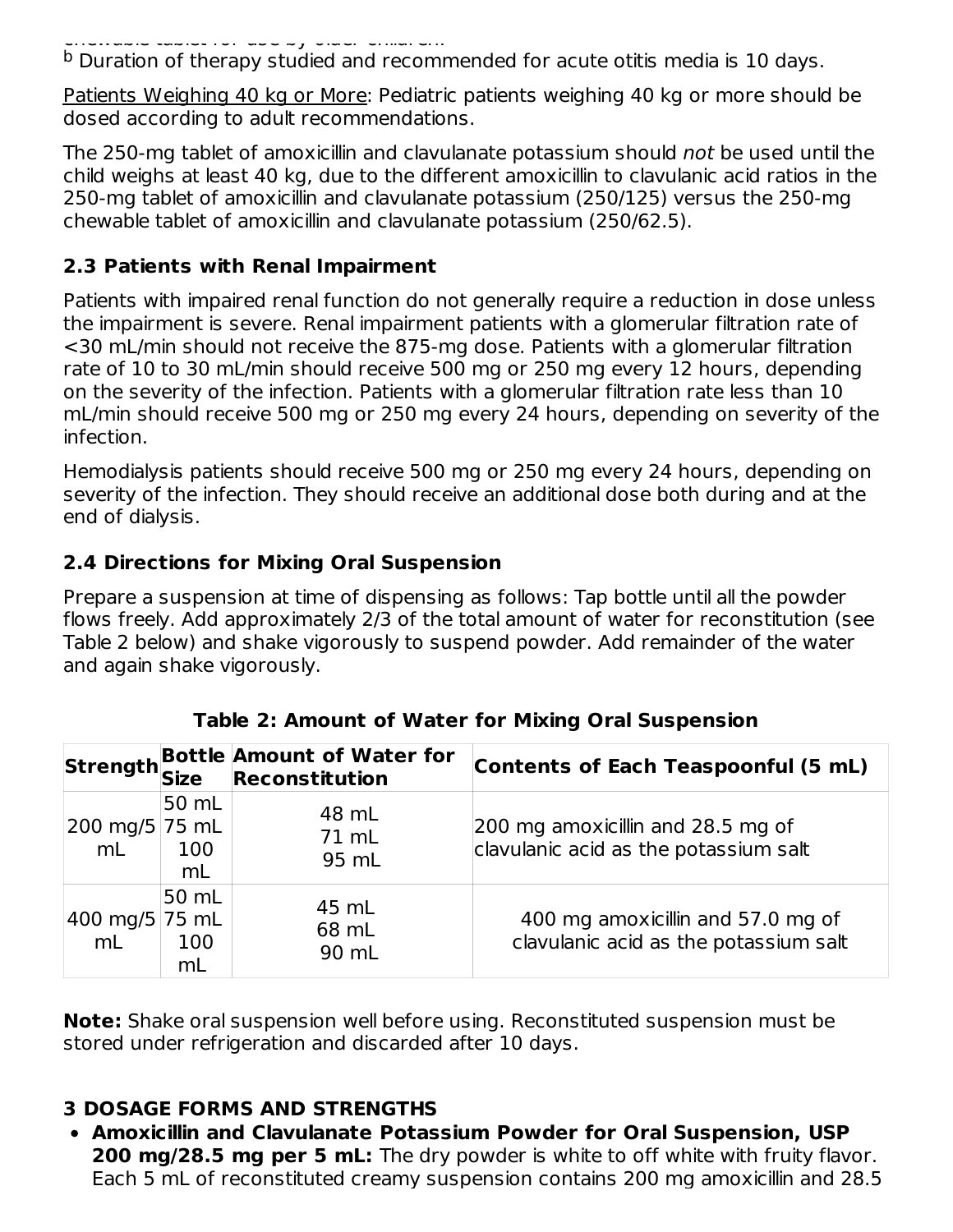Each 5 mL of reconstituted creamy suspension contains 200 mg amoxicillin and 28.5 mg clavulanic acid as the potassium salt.

**Amoxicillin and Clavulanate Potassium Powder for Oral Suspension, USP 400 mg/57 mg per 5 mL:** The dry powder is white to off white with fruity flavor. Each 5 ml of reconstituted creamy suspension contains 400 mg amoxicillin and 57 mg clavulanic acid as the potassium salt.

## **4 CONTRAINDICATIONS**

### **4.1 Serious Hypersensitivity Reactions**

Amoxicillin and clavulanate potassium suspension is contraindicated in patients with a history of serious hypersensitivity reactions (e.g., anaphylaxis or Stevens-Johnson syndrome) to amoxicillin, clavulanate or to other beta-lactam antibacterial drugs (e.g., penicillins and cephalosporins).

### **4.2 Cholestatic Jaundice/Hepatic Dysfunction**

Amoxicillin and clavulanate potassium suspension is contraindicated in patients with a previous history of cholestatic jaundice/hepatic dysfunction associated with amoxicillin and clavulanate potassium suspension.

## **5 WARNINGS AND PRECAUTIONS**

#### **5.1 Hypersensitivity Reactions**

Serious and occasionally fatal hypersensitivity (anaphylactic) reactions have been reported in patients receiving beta-lactam antibacterials, including amoxicillin and clavulanate potassium suspension. These reactions are more likely to occur in individuals with a history of penicillin hypersensitivity and/or a history of sensitivity to multiple allergens. Before initiating therapy with amoxicillin and clavulanate potassium suspension, careful inquiry should be made regarding previous hypersensitivity reactions to penicillins, cephalosporins, or other allergens. If an allergic reaction occurs, amoxicillin and clavulanate potassium suspension should be discontinued and appropriate therapy instituted.

### **5.2 Hepatic Dysfunction**

Hepatic dysfunction, including hepatitis and cholestatic jaundice has been associated with the use of amoxicillin and clavulanate potassium suspension. Hepatic toxicity is usually reversible; however, deaths have been reported. Hepatic function should be monitored at regular intervals in patients with hepatic impairment.

### **5.3 Clostridium difficile Associated Diarrhea**

Clostridium difficile associated diarrhea (CDAD) has been reported with use of nearly all antibacterial agents, including amoxicillin and clavulanate potassium suspension, and may range in severity from mild diarrhea to fatal colitis. Treatment with antibacterial agents alters the normal flora of the colon leading to overgrowth of C. difficile.

C. difficile produces toxins A and B which contribute to the development of CDAD. Hypertoxin-producing strains of C. difficile cause increased morbidity and mortality, as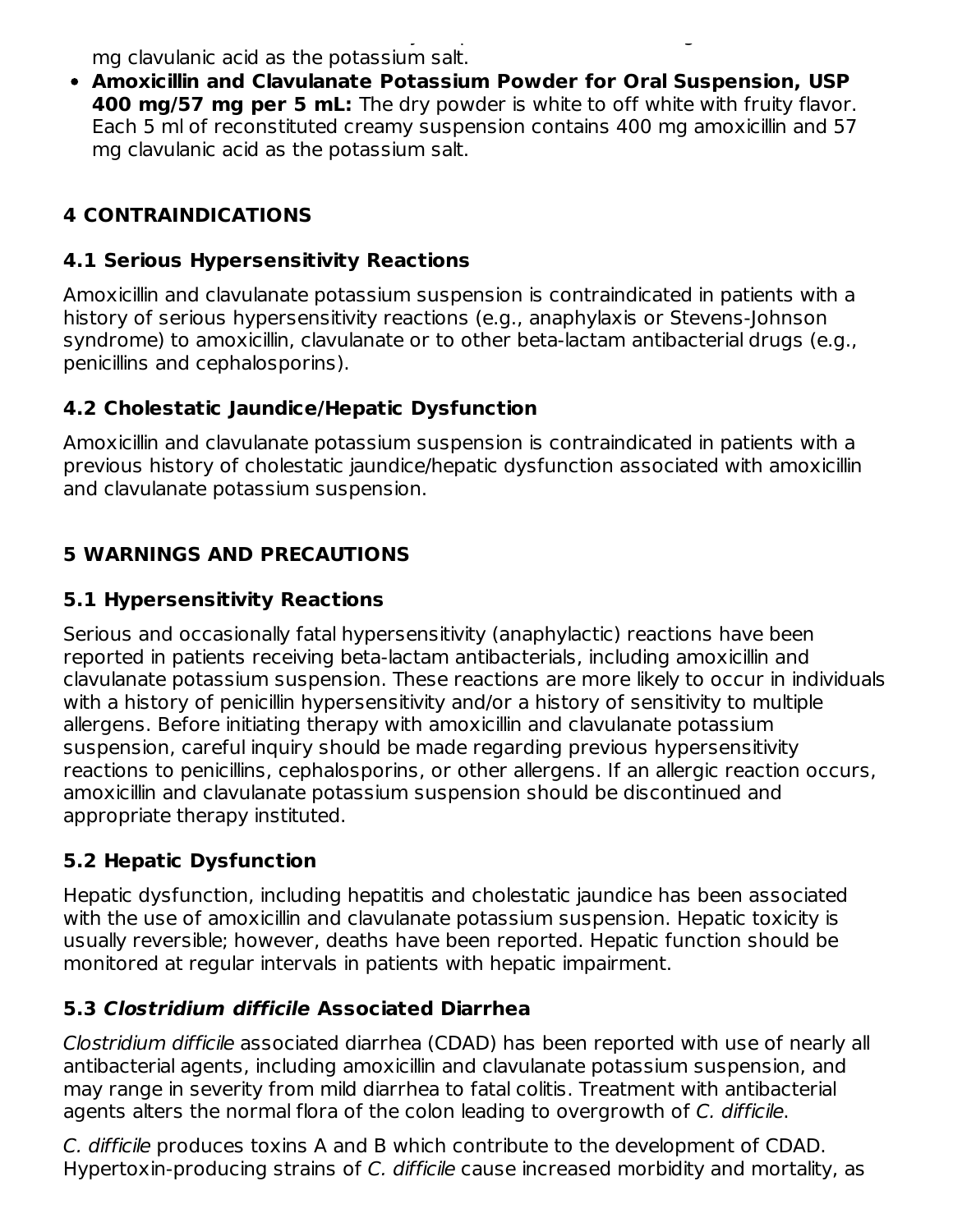these infections can be refractory to antimicrobial therapy and may require colectomy. CDAD must be considered in all patients who present with diarrhea following antibacterial use. Careful medical history is necessary since CDAD has been reported to occur over 2 months after the administration of antibacterial agents.

If CDAD is suspected or confirmed, ongoing antibacterial use not directed against C. difficile may need to be discontinued. Appropriate fluid and electrolyte management, protein supplementation, antibacterial treatment of C. difficile, and surgical evaluation should be instituted as clinically indicated.

## **5.4 Skin Rash in Patients with Mononucleosis**

A high percentage of patients with mononucleosis who receive amoxicillin develop an erythematous skin rash. Thus, amoxicillin and clavulanate potassium suspension should not be administered to patients with mononucleosis.

## **5.5 Potential for Microbial Overgrowth**

The possibility of superinfections with fungal or bacterial pathogens should be considered during therapy. If superinfection occurs, amoxicillin/clavulanate potassium suspension should be discontinued and appropriate therapy instituted.

### **5.6 Phenylketonurics**

Amoxicillin and clavulanate potassium for oral suspension contains aspartame which contains phenylalanine. Each 5 mL of either the 200 mg/5 mL or 400 mg/5 mL suspension contains 7 mg phenylalanine.

## **5.7 Development of Drug-Resistant Bacteria**

Prescribing amoxicillin and clavulanate potassium suspension in the absence of a proven or strongly suspected bacterial infection is unlikely to provide benefit to the patient, and increases the risk of the development of drug-resistant bacteria.

# **6 ADVERSE REACTIONS**

The following are discussed in more detail in other sections of the labeling:

- Anaphylactic reactions [ see Warnings and Precautions (5.1)]
- Hepatic Dysfunction [ see Warnings and Precautions (5.2)]
- CDAD [ see Warnings and Precautions (5.3)]

## **6.1 Clinical Trials Experience**

Because clinical trials are conducted under widely varying conditions, adverse reaction rates observed in the clinical trials of a drug cannot be directly compared to rates in the clinical trials of another drug and may not reflect the rates observed in practice.

The most frequently reported adverse reactions were diarrhea/loose stools (9%), nausea (3%), skin rashes and urticaria (3%), vomiting (1%) and vaginitis (1%). Less than 3% of patients discontinued therapy because of drug-related adverse reactions. The overall incidence of adverse reactions, and in particular diarrhea, increased with the higher recommended dose. Other less frequently reported adverse reactions (<1%) include: Abdominal discomfort, flatulence, and headache.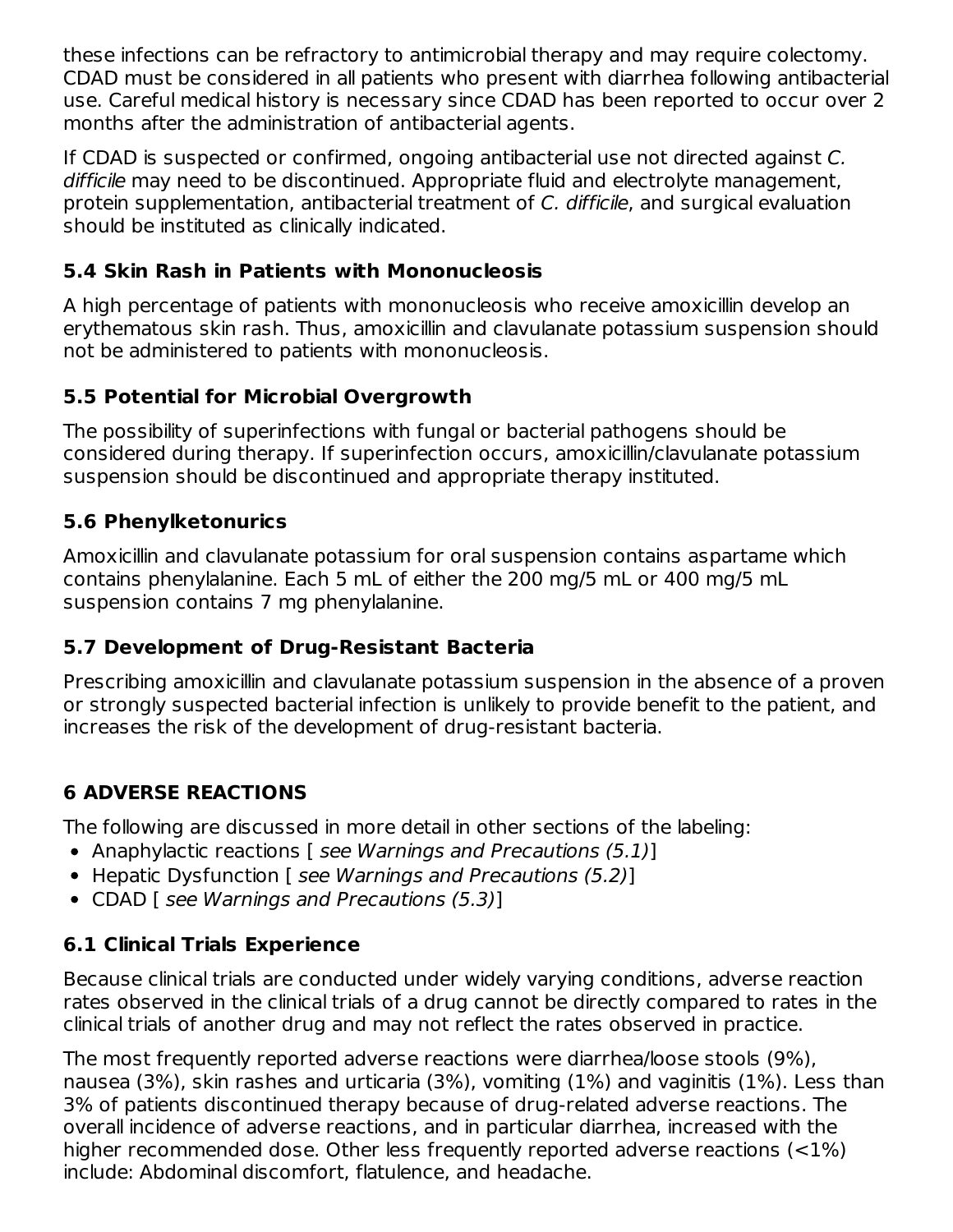In pediatric patients (aged 2 months to 12 years), 1 US/Canadian clinical trial was conducted which compared 45/6.4 mg/kg/day (divided every 12 hours) of amoxicillin and clavulanate potassium for 10 days versus 40/10 mg/kg/day (divided every 8 hours) of amoxicillin and clavulanate potassium for 10 days in the treatment of acute otitis media. A total of 575 patients were enrolled, and only the suspension formulations were used in this trial. Overall, the adverse reactions seen were comparable to that noted above; however, there were differences in the rates of diarrhea, skin rashes/urticaria, and diaper area rashes. [ See Clinical Studies (14.2)]

## **6.2 Postmarketing Experience**

In addition to adverse reactions reported from clinical trials, the following have been identified during postmarketing use of amoxicillin and clavulanate potassium. Because they are reported voluntarily from a population of unknown size, estimates of frequency cannot be made. These events have been chosen for inclusion due to a combination of their seriousness, frequency of reporting, or potential causal connection to amoxicillin and clavulanate potassium.

**Gastrointestinal:** Indigestion, gastritis, stomatitis, glossitis, black "hairy" tongue, mucocutaneous candidiasis, enterocolitis, and hemorrhagic/pseudomembranous colitis. Onset of pseudomembranous colitis symptoms may occur during or after antibiotic treatment. [ see Warnings and Precautions (5.3)]

**Hypersensitivity Reactions:** Pruritus, angioedema, serum sickness-like reactions (urticaria or skin rash accompanied by arthritis, arthralgia, myalgia, and frequently fever), erythema multiforme, Stevens-Johnson syndrome, acute generalized exanthematous pustulosis, hypersensitivity vasculitis, and cases of exfoliative dermatitis (including toxic epidermal necrolysis) have been reported. [ see Warnings and Precautions (5.1)]

**Liver:** Hepatic dysfunction, including hepatitis and cholestatic jaundice, increases in serum transaminases (AST and/or ALT), serum bilirubin, and/or alkaline phosphatase, has been reported with amoxicillin and clavulanate potassium. It has been reported more commonly in the elderly, in males, or in patients on prolonged treatment. The histologic findings on liver biopsy have consisted of predominantly cholestatic, hepatocellular, or mixed cholestatic-hepatocellular changes. The onset of signs/symptoms of hepatic dysfunction may occur during or several weeks after therapy has been discontinued. The hepatic dysfunction, which may be severe, is usually reversible. Deaths have been reported. [ see Contraindications (4.2), Warnings and Precautions (5.2)]

**Renal:** Interstitial nephritis, hematuria, and crystalluria have been reported. [ see Overdosage (10)]

**Hemic and Lymphatic Systems:** Anemia, including hemolytic anemia, thrombocytopenia, thrombocytopenic purpura, eosinophilia, leukopenia, and agranulocytosis have been reported. These reactions are usually reversible on discontinuation of therapy and are believed to be hypersensitivity phenomena. Thrombocytosis was noted in less than 1% of the patients treated with amoxicillin and clavulanate potassium. There have been reports of increased prothrombin time in patients receiving amoxicillin and clavulanate potassium and anticoagulant therapy concomitantly. [ see Drug Interactions (7.2)]

**Central Nervous System:** Agitation, anxiety, behavioral changes, confusion,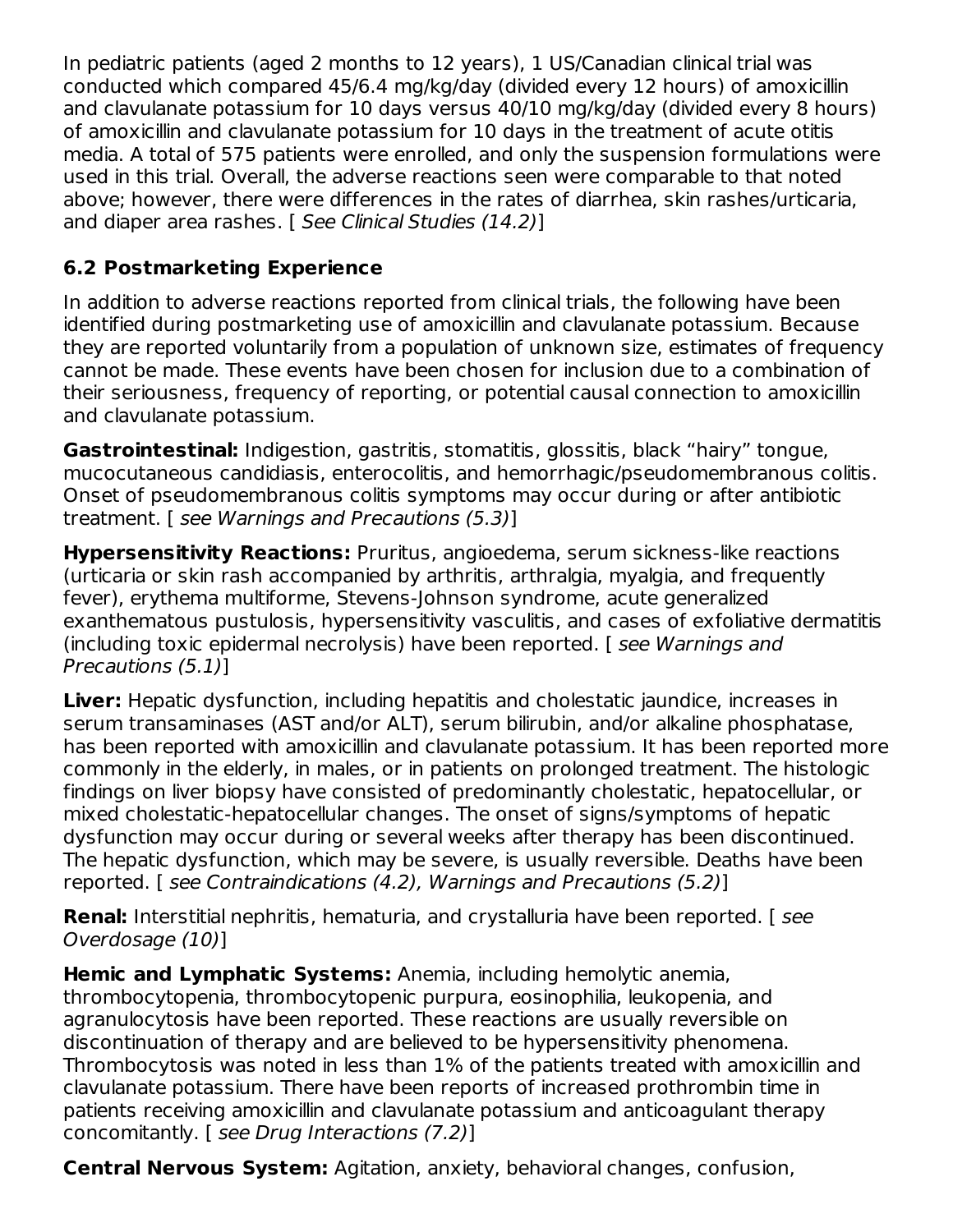convulsions, dizziness, insomnia, and reversible hyperactivity have been reported.

**Miscellaneous:** Tooth discoloration (brown, yellow, or gray staining) has been reported. Most reports occurred in pediatric patients. Discoloration was reduced or eliminated with brushing or dental cleaning in most cases.

## **7 DRUG INTERACTIONS**

## **7.1 Probenecid**

Probenecid decreases the renal tubular secretion of amoxicillin but does not delay renal excretion of clavulanic acid. Concurrent use with amoxicillin and clavulanate potassium may result in increased and prolonged blood concentrations of amoxicillin. Coadministration of probenecid is not recommended.

## **7.2 Oral Anticoagulants**

Abnormal prolongation of prothrombin time (increased international normalized ratio [INR]) has been reported in patients receiving amoxicillin and oral anticoagulants. Appropriate monitoring should be undertaken when anticoagulants are prescribed concurrently with amoxicillin and clavulanate potassium. Adjustments in the dose of oral anticoagulants may be necessary to maintain the desired level of anticoagulation.

## **7.3 Allopurinol**

The concurrent administration of allopurinol and amoxicillin increases the incidence of rashes in patients receiving both drugs as compared to patients receiving amoxicillin alone. It is not known whether this potentiation of amoxicillin rashes is due to allopurinol or the hyperuricemia present in these patients.

## **7.4 Oral Contraceptives**

Amoxicillin and clavulanate potassium may affect intestinal flora, leading to lower estrogen reabsorption and reduced efficacy of combined oral estrogen/progesterone contraceptives.

## **7.5 Effects on Laboratory Tests**

High urine concentrations of amoxicillin may result in false-positive reactions when testing for the presence of glucose in urine using CLINITEST  $^\circledR$  , Benedict's Solution, or Fehling's Solution. Since this effect may also occur with amoxicillin and clavulanate potassium, it is recommended that glucose tests based on enzymatic glucose oxidase reactions be used.

Following administration of amoxicillin to pregnant women, a transient decrease in plasma concentration of total conjugated estriol, estriol-glucuronide, conjugated estrone, and estradiol has been noted.

# **8 USE IN SPECIFIC POPULATIONS**

### **8.1 Pregnancy**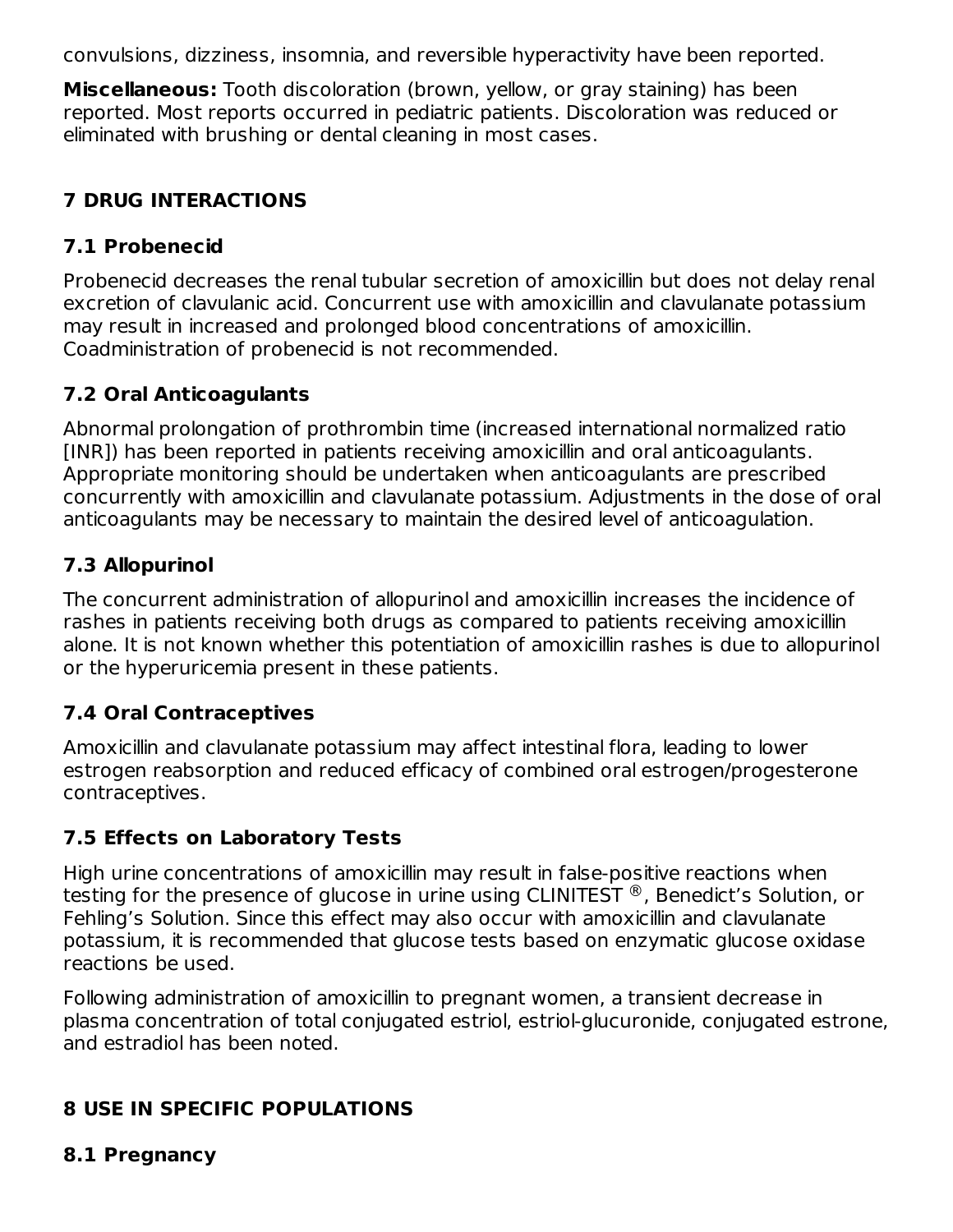Teratogenic Effects: Pregnancy Category B. Reproduction studies performed in pregnant rats and mice given amoxicillin and clavulanate potassium (2:1 ratio formulation of amoxicillin:clavulanate) at oral doses up to 1200 mg/kg/day revealed no evidence of harm to the fetus due to amoxicillin and clavulanate potassium. The amoxicillin doses in rats and mice (based on body surface area) were approximately 4 and 2 times the maximum recommended adult human oral dose (875 mg every 12 hours). For clavulanate, these dose multiples were approximately 9 and 4 times the maximum recommended adult human oral dose (125 mg every 8 hours). There are, however, no adequate and well-controlled studies in pregnant women. Because animal reproduction studies are not always predictive of human response, this drug should be used during pregnancy only if clearly needed.

## **8.2 Labor and Delivery**

Oral ampicillin-class antibiotics are poorly absorbed during labor. It is not known whether use of amoxicillin/clavulanate potassium in humans during labor or delivery has immediate or delayed adverse effects on the fetus, prolongs the duration of labor, or increases the likelihood of the necessity for an obstetrical intervention.

### **8.3 Nursing Mothers**

Amoxicillin has been shown to be excreted in human milk. Amoxicillin/clavulanate potassium use by nursing mothers may lead to sensitization of infants. Caution should be exercised when amoxicillin/clavulanate potassium is administered to a nursing woman.

## **8.4 Pediatric Use**

The safety and effectiveness of amoxicillin and clavulanate potassium for oral suspension has been established in pediatric patients. Use of amoxicillin and clavulanate potassium in pediatric patients is supported by evidence from studies of amoxicillin and clavulanate potassium tablets in adults with additional data from a study of amoxicillin and clavulanate potassium powder for oral suspension in pediatric patients aged 2 months to 12 years with acute otitis media. [ see Clinical Studies (14.2)]

Because of incompletely developed renal function in neonates and young infants, the elimination of amoxicillin may be delayed; clavulanate elimination is unaltered in this age group. Dosing of amoxicillin and clavulanate potassium should be modified in pediatric patients aged <12 weeks (<3 months). [ see Dosage and Administration (2.2)]

### **8.5 Geriatric Use**

Of the 3,119 patients in an analysis of clinical studies of amoxicillin and clavulanate potassium, 32% were ≥65 years old, and 14% were ≥75 years old. No overall differences in safety or effectiveness were observed between these subjects and younger subjects, and other reported clinical experience has not identified differences in responses between the elderly and younger patients, but greater sensitivity of some older individuals cannot be ruled out.

This drug is known to be substantially excreted by the kidney, and the risk of adverse reactions to this drug may be greater in patients with impaired renal function. Because elderly patients are more likely to have decreased renal function, care should be taken in dose selection, and it may be useful to monitor renal function.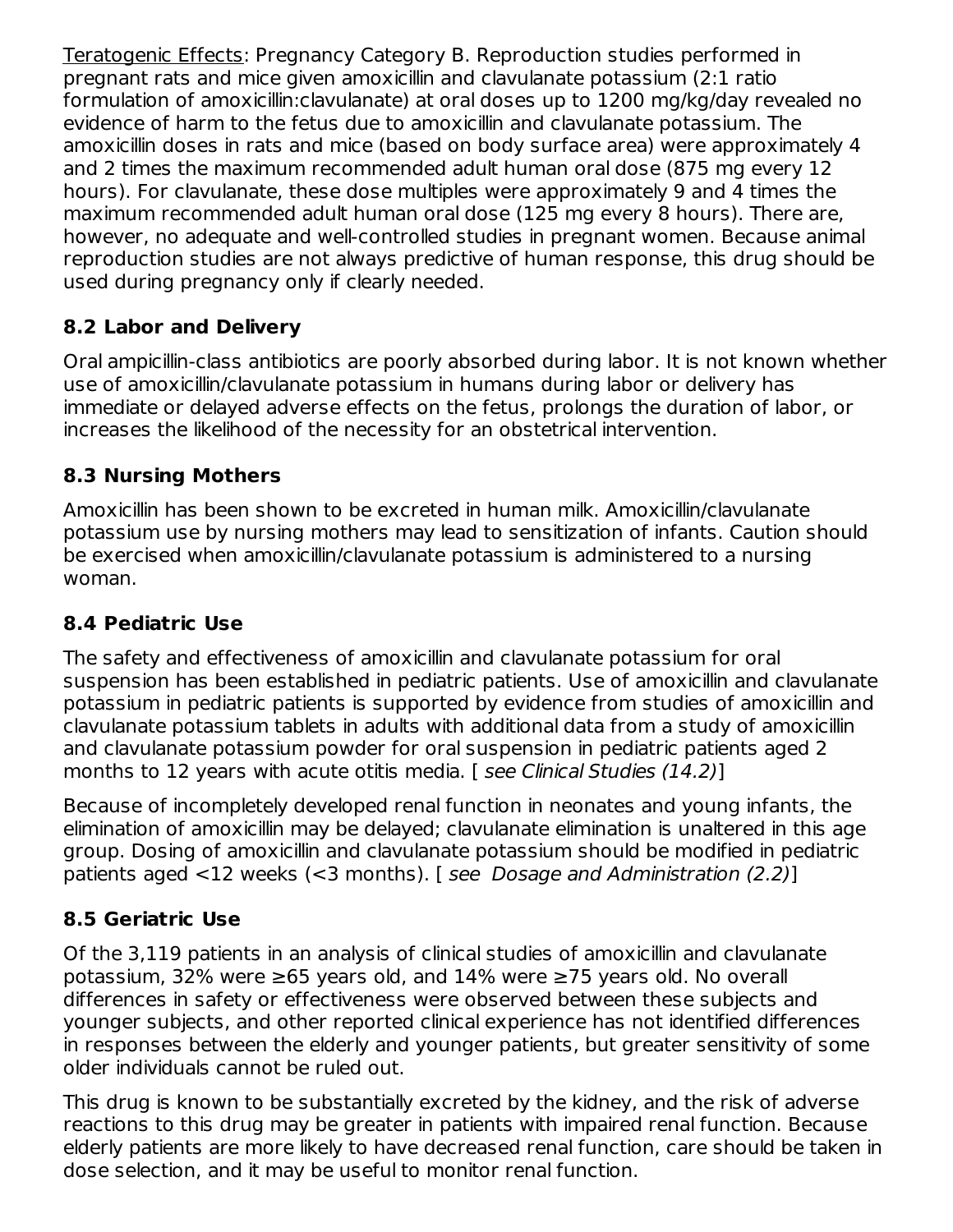#### **8.6 Dosing in Renal Impairment**

Amoxicillin is primarily eliminated by the kidney and dosage adjustment is usually required in patients with severe renal impairment (GFR <30 mL/min). See Patients with Renal Impairment ( 2.3) for specific recommendations in patients with renal impairment.

## **10 OVERDOSAGE**

In case of overdosage, discontinue medication, treat symptomatically, and institute supportive measures as required. A prospective study of 51 pediatric patients at a poison-control center suggested that overdosages of less than 250 mg/kg of amoxicillin are not associated with significant clinical symptoms  $^{\rm 1}.$ 

Interstitial nephritis resulting in oliguric renal failure has been reported in patients after overdosage with amoxicillin/clavulanate potassium.

Crystalluria, in some cases leading to renal failure, has also been reported after amoxicillin/clavulanate potassium overdosage in adult and pediatric patients. In case of overdosage, adequate fluid intake and diuresis should be maintained to reduce the risk of amoxicillin/clavulanate potassium crystalluria.

Renal impairment appears to be reversible with cessation of drug administration. High blood levels may occur more readily in patients with impaired renal function because of decreased renal clearance of amoxicillin/clavulanate potassium. Amoxicillin/clavulanate potassium may be removed from circulation by hemodialysis. [ see Dosage and Administration (2.3)]

### **11 DESCRIPTION**

Amoxicillin and Clavulanate Potassium Powder for Oral Suspension, USP is an oral antibacterial combination consisting of amoxicillin and the beta-lactamase inhibitor, clavulanate potassium (the potassium salt of clavulanic acid).

Amoxicillin is an analog of ampicillin, derived from the basic penicillin nucleus, 6 aminopenicillanic acid. The amoxicillin molecular formula is C  $_{16}$ H  $_{19}$ N  $_{3}$ O  $_{5}$ S $\bullet$ 3H  $_{2}$ O, and the molecular weight is 419.46. Chemically, amoxicillin is  $(2 5.5 R.6 R)$ -6- $(1 R)$ - $($ - $)$ -2-Amino-2-( p-hydroxyphenyl)acetamido]-3,3-dimethyl-7-oxo-4-thia-1 azabicyclo[3.2.0]heptane-2-carboxylic acid trihydrate and may be represented structurally as:

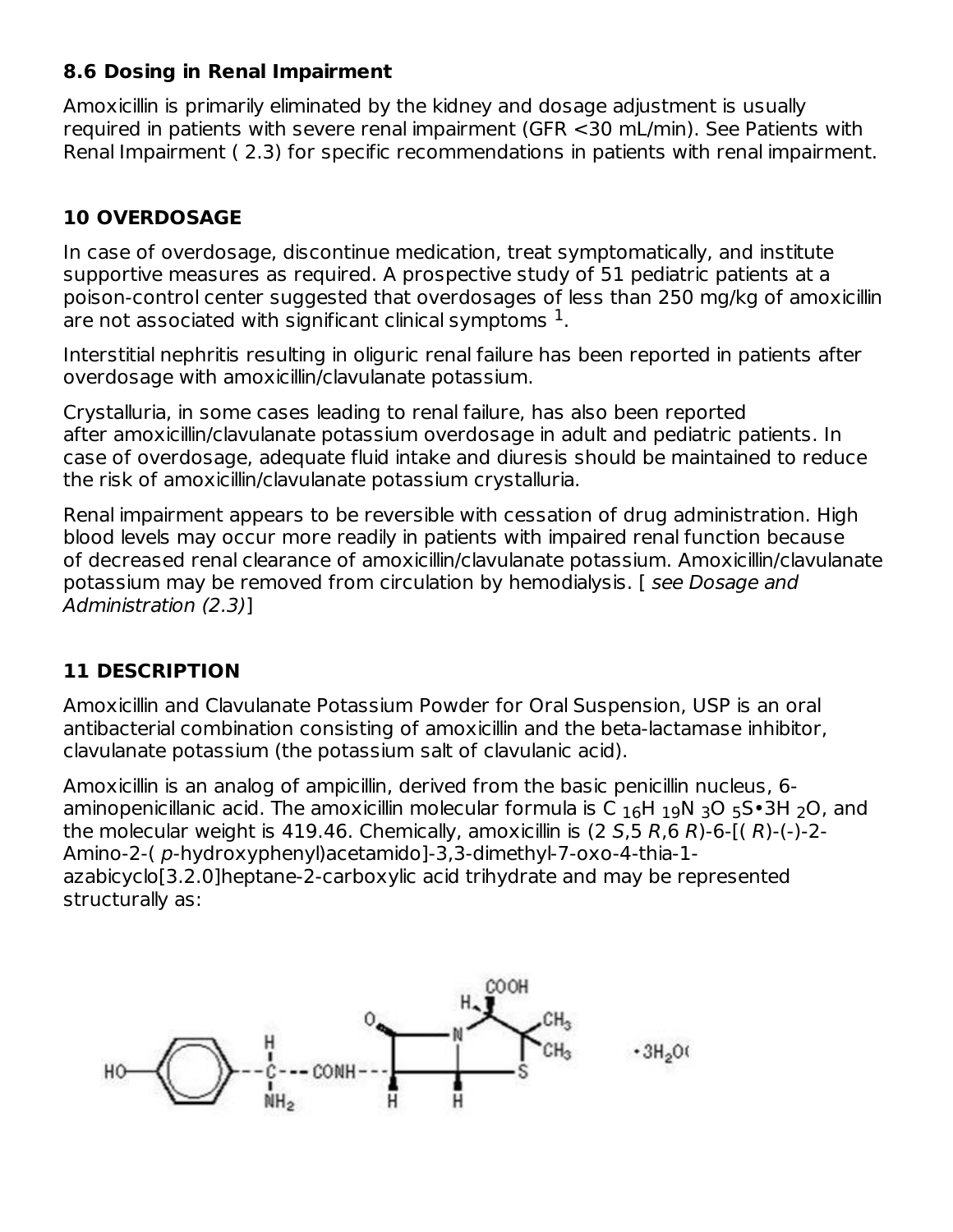Clavulanic acid is produced by the fermentation of Streptomyces clavuligerus. It is a beta-lactam structurally related to the penicillins and possesses the ability to inactivate some beta-lactamases by blocking the active sites of these enzymes. The clavulanate potassium molecular formula is C  $_8$ H  $_8$ KNO  $_5$ , and the molecular weight is 237.25. Chemically, clavulanate potassium is potassium ( $Z$ )(2 R,5 R)-3-(2-hydroxyethylidene)-7oxo-4-oxa-1-azabicyclo[3.2.0]-heptane-2-carboxylate and may be represented structurally as:



#### **Inactive Ingredients:**

Aspartame, colloidal silicon dioxide, HPMC 2910/ hypromellose 5 cP, silicon dioxide, succinic acid, xanthan gum, golden syrup flavor, orange flavor.

• See PRECAUTIONS - Information for the Patient.

Each 5 mL of reconstituted amoxicillin and clavulanate potassium 400 mg/57 mg per 5 mL suspension contains 0.268 mEq of potassium.

Each 5 mL of reconstituted amoxicillin and clavulanate potassium 200 mg/28.5 mg per 5 mL suspension contains 0.143 mEq of potassium

## **12 CLINICAL PHARMACOLOGY**

#### **12.1 Mechanism of Action**

Amoxicillin and clavulanate potassium for oral suspension is an antibacterial drug. [ see Microbiology 12.4]

### **12.3 Pharmacokinetics**

Mean amoxicillin and clavulanate potassium pharmacokinetic parameters in normal adults following administration of amoxicillin and clavulanate potassium tablets are shown in Table 3 and following administration of amoxicillin and clavulanate potassium powder for oral suspension and chewable tablets are shown in Table 4.

#### **Table 3: Mean (±S.D.) Amoxicillin and Clavulanate Potassium Pharmacokinetic Parameters with Amoxicillin and Clavulanate Potassium Tablets a,b**

| Dose and Regimen                     | C $_{\text{max}}$ (mcg/mL) |                          |             | AUC $_{0-24}$ (mcg*h/mL) |
|--------------------------------------|----------------------------|--------------------------|-------------|--------------------------|
| Amoxicillin/Clavulanate<br>potassium | Amoxicillin                | Clavulanate<br>potassium | Amoxicillin | Clavulanate<br>potassium |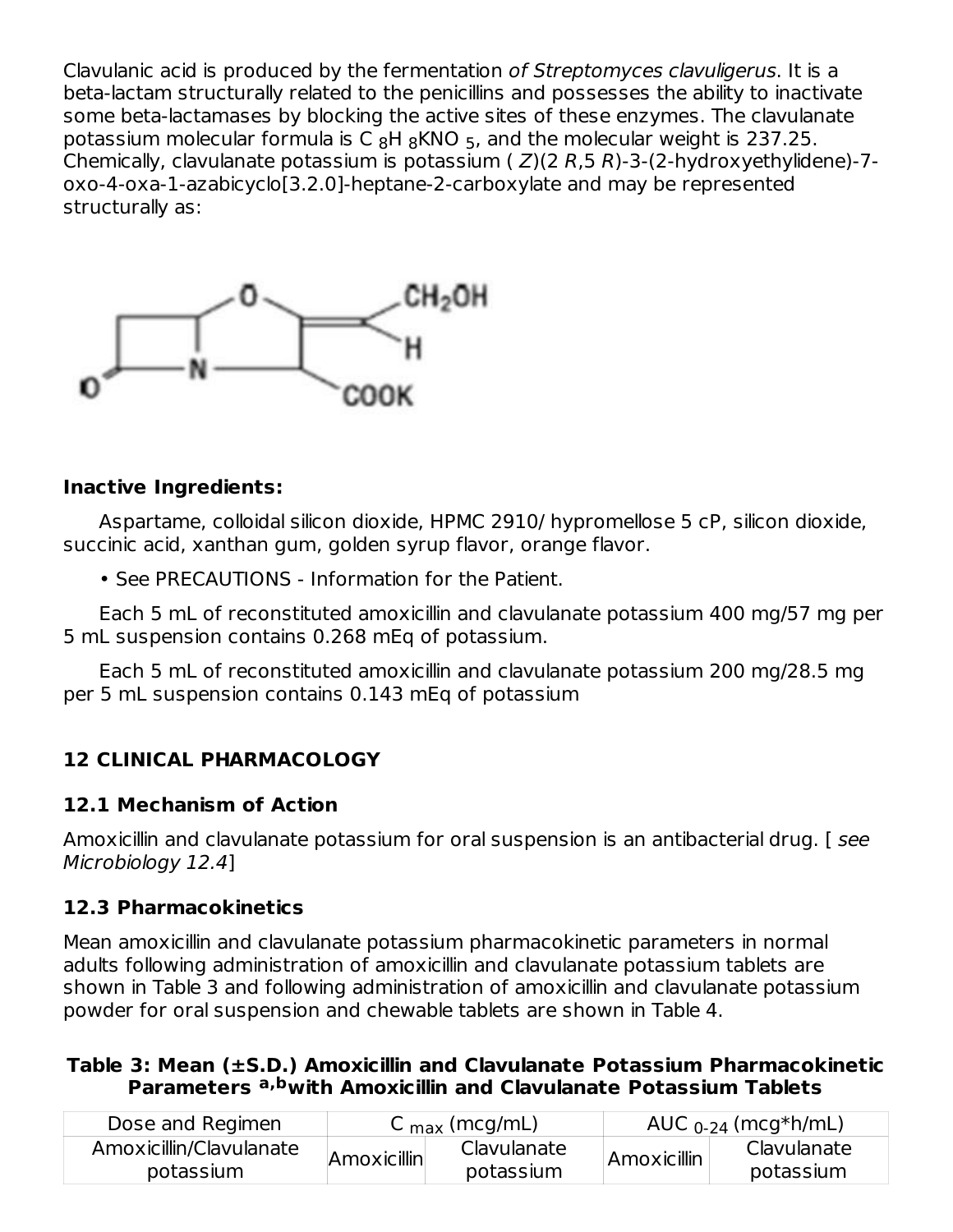| 250/125 mg every 8 hours     | $3.3 \pm$<br>1.12  | $1.5 \pm 0.70$ | $26.7 \pm$<br>4.56  | $12.6 \pm 3.25$ |
|------------------------------|--------------------|----------------|---------------------|-----------------|
| $ 500/125$ mg every 12 hours | 6.5 $\pm$<br>1.41  | $1.8 \pm 0.61$ | $33.4 \pm$<br>6.76  | $8.6 \pm 1.95$  |
| 500 125 mg every 8 hours     | $7.2 \pm$<br>2.26  | $2.4 \pm 0.83$ | 53.4 $\pm$<br>8.87  | $15.7 \pm 3.86$ |
| 875/125 mg every 12 hours    | 11.6 $\pm$<br>2.78 | $2.2 \pm 0.99$ | 53.5 $\pm$<br>12.31 | $10.2 \pm 3.04$ |

 $a$  Mean ( $\pm$  standard deviation) values of 14 normal adults (N=15 for clavulanate potassium in the low-dose regimens). Peak concentrations occurred approximately 1.5 hours after the dose.

b Amoxicillin/clavulanate potassium administered at the start of a light meal.

#### **Table 4: Mean (±S.D.) Amoxicillin and Clavulanate Potassium Pharmacokinetic Parameters with Amoxicillin and Clavulanate Potassium Powder for Oral a,b Suspension and Chewable Tablets**

| Dose                                 |                    | C $_{\text{max}}$ (mcg/mL) |                     | AUC $_{0-24}$ (mcg*h/mL) |
|--------------------------------------|--------------------|----------------------------|---------------------|--------------------------|
| Amoxicillin/Clavulanate<br>potassium | Amoxicillin        | Clavulanate<br>potassium   | Amoxicillin         | Clavulanate<br>potassium |
| 400/57 mg (5 mL of<br>suspension)    | 6.94 $\pm$<br>1.24 | $1.10 \pm 0.42$            | $17.29 \pm$<br>2.28 | $2.34 \pm 0.94$          |
| 400/57 mg (1 chewable<br>tablet)     | 6.67 $\pm$<br>1.37 | $1.03 \pm 0.33$            | $17.24 \pm$<br>2.64 | $2.17 \pm 0.73$          |

a Mean (± standard deviation) values of 28 normal adults. Peak concentrations occurred approximately 1 hour after the dose.

 $^{\rm b}$  Amoxicillin/clavulanate potassium administered at the start of a light meal.

Oral administration of 5 mL of 250 mg/62.5 mg per 5 mL suspension of amoxicillin and clavulanate potassium or the equivalent dose of 10 mL of 125 mg/31.25 mg per 5 mL suspension of amoxicillin and clavulanate potassium provides average peak serum concentrations approximately 1 hour after dosing of 6.9 mcg/mL for amoxicillin and 1.6 mcg/mL for clavulanic acid. The areas under the serum concentration curves obtained during the first 4 hours after dosing were 12.6 mcg\*h/mL for amoxicillin and 2.9 mcg\*h/mL for clavulanic acid when 5 mL of 250 mg/62.5 mg per 5 mL suspension of amoxicillin and clavulanate potassium or equivalent dose of 10 mL of 125 mg/31.25 mg per 5 mL suspension of amoxicillin and clavulanate potassium were administered to normal adults. One 250 mg/62.5 mg chewable tablet of amoxicillin and clavulanate potassium or two 125 mg/31.25 mg chewable tablets of amoxicillin and clavulanate potassium are equivalent to 5 mL of 250 mg/ 62.5 mg per 5 mL suspension of amoxicillin and clavulanate potassium and provide similar serum concentrations of amoxicillin and clavulanic acid.

Amoxicillin serum concentrations achieved with amoxicillin and clavulanate potassium suspension are similar to those produced by the oral administration of equivalent doses of amoxicillin alone. Time above the minimum inhibitory concentration of 1 mcg/mL for amoxicillin has been shown to be similar after corresponding every 12 hour and every 8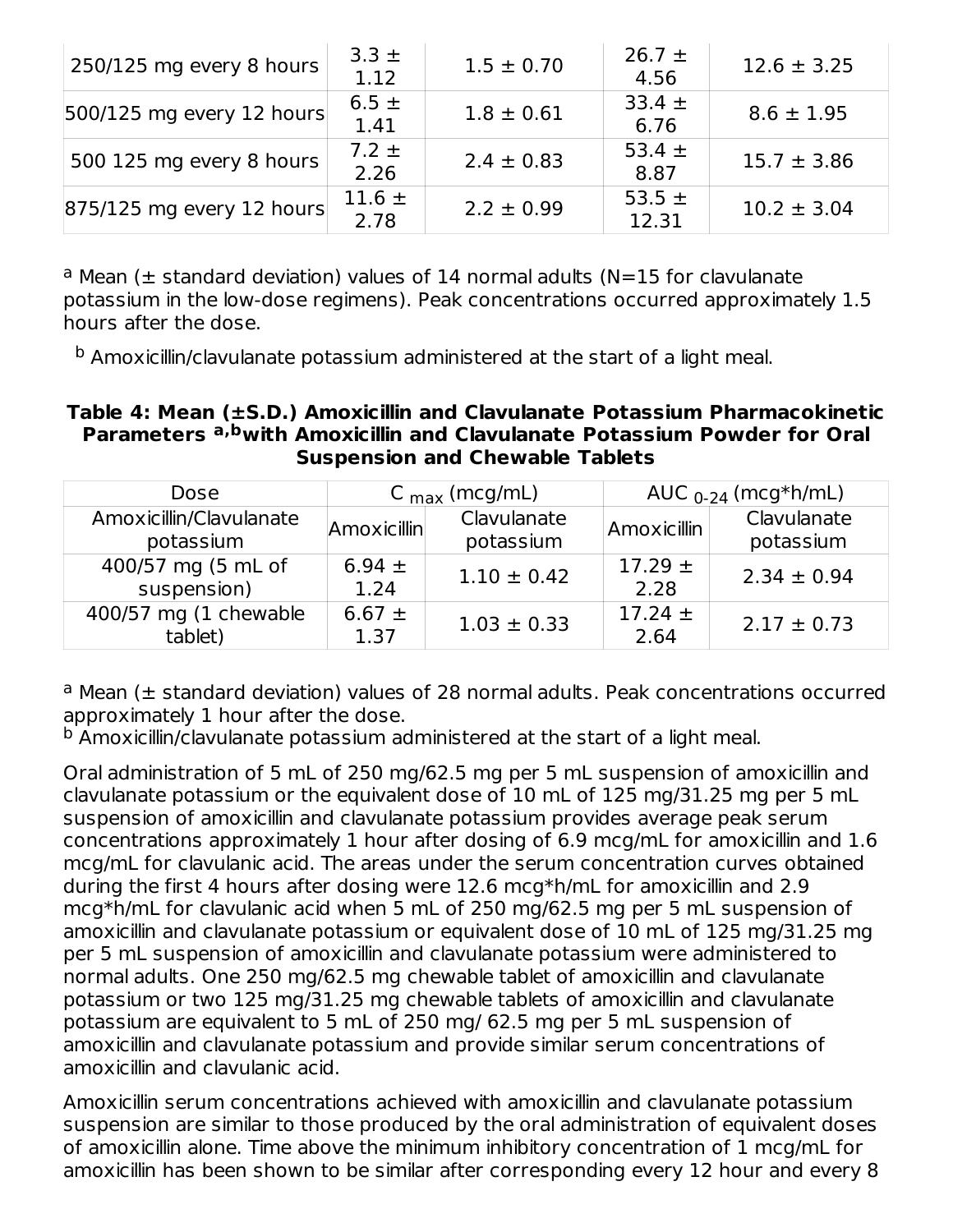hour dosing regimens of amoxicillin and clavulanate potassium suspension in adults and children.

Absorption: Dosing in the fasted or fed state has minimal effect on the pharmacokinetics of amoxicillin. While amoxicillin and clavulanate potassium suspension can be given without regard to meals, absorption of clavulanate potassium when taken with food is greater relative to the fasted state. In one study, the relative bioavailability of clavulanate was reduced when amoxicillin and clavulanate potassium suspension was dosed at 30 and 150 minutes after the start of a high-fat breakfast.

Distribution: Neither component in amoxicillin and clavulanate potassium suspension is highly protein-bound; clavulanic acid is approximately 25% bound to human serum and amoxicillin approximately 18% bound.

Amoxicillin diffuses readily into most body tissues and fluids with the exception of the brain and spinal fluid.

Two hours after oral administration of a single 35 mg/kg dose of suspension of amoxicillin and clavulanate potassium to fasting children, average concentrations of 3 mcg/mL of amoxicillin and 0.5 mcg/mL of clavulanic acid were detected in middle ear effusions.

Metabolism and Excretion: The half-life of amoxicillin after the oral administration of amoxicillin and clavulanate potassium suspension is 1.3 hours and that of clavulanic acid is 1 hour.

Approximately 50% to 70% of the amoxicillin and approximately 25% to 40% of the clavulanic acid are excreted unchanged in urine during the first 6 hours after administration of a single 250-mg or 500-mg tablet of amoxicillin and clavulanate potassium.

### **12.4 Microbiology**

Amoxicillin is a semisynthetic antibiotic with in vitro bactericidal activity against Grampositive and Gram-negative bacteria. Amoxicillin is, however, susceptible to degradation by beta-lactamases, and therefore, the spectrum of activity does not include organisms which produce these enzymes. Clavulanic acid is a beta-lactam, structurally related to the penicillins, which possesses the ability to inactivate some beta-lactamase enzymes commonly found in microorganisms resistant to penicillins and cephalosporins. In particular, it has good activity against the clinically important plasmid-mediated betalactamases frequently responsible for transferred drug resistance.

The formulation of amoxicillin and clavulanic acid in amoxicillin and clavulanate potassium for oral suspension protects amoxicillin from degradation by some beta-lactamase enzymes and extends the antibiotic spectrum of amoxicillin to include many bacteria normally resistant to amoxicillin.

Amoxicillin/clavulanic acid has been shown to be active against most isolates of the following bacteria, both in vitro and in clinical infections as described in the INDICATIONS AND USAGE section.

Gram-positive bacteria

Staphylococcus aureus

Gram-negative bacteria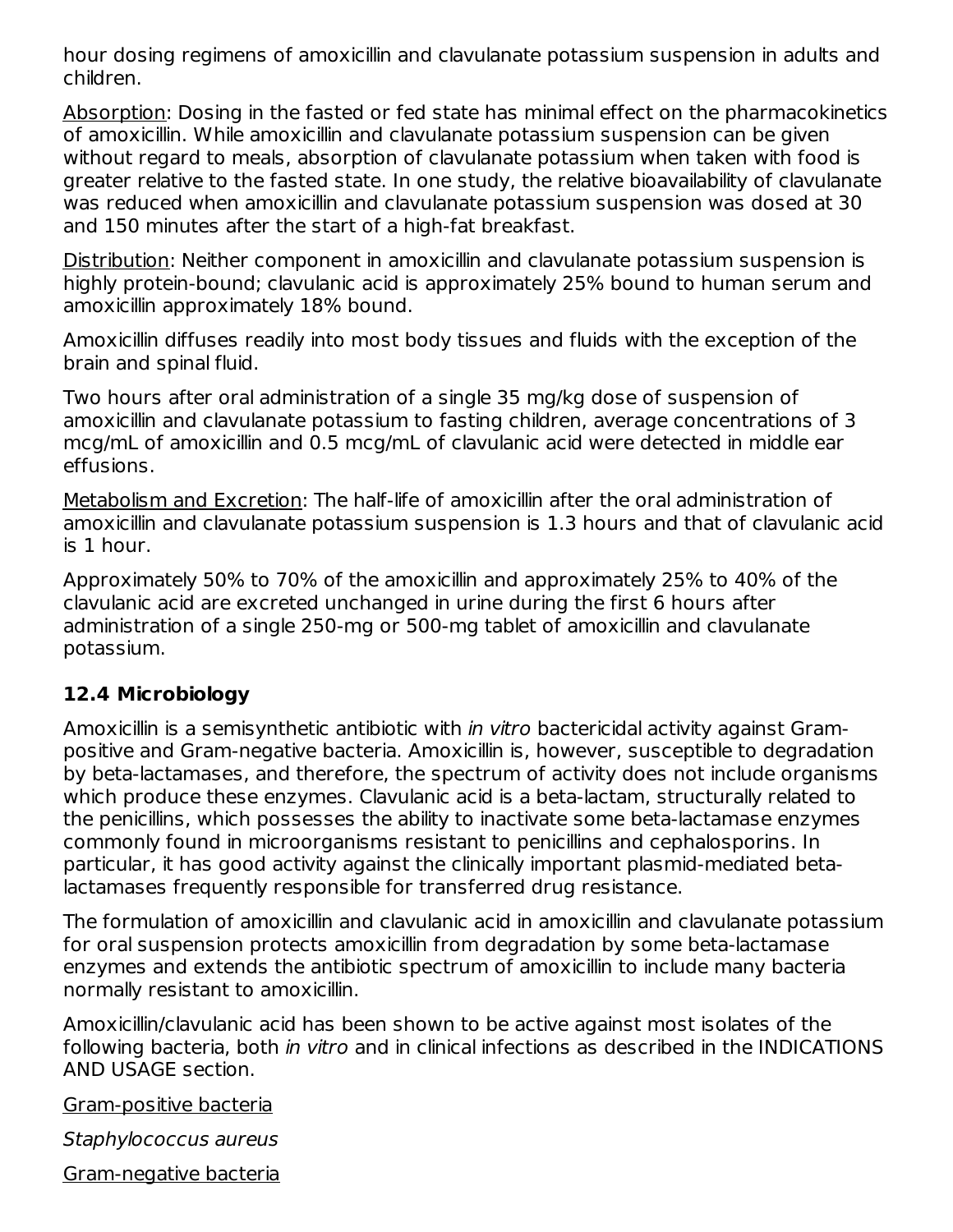Enterobacter species

Escherichia coli

Haemophilus influenzae

Klebsiella species

Moraxella catarrhalis

The following in vitro data are available, **but their clinical significance is unknown**. At least 90 percent of the following bacteria exhibit an in vitro minimum inhibitory concentration (MIC) less than or equal to the susceptible breakpoint for amoxicillin/clavulanic acid. However, the efficacy of amoxicillin/clavulanic acid in treating clinical infections due to these bacteria **has not been** established in adequate and wellcontrolled clinical trials.

#### Gram-positive bacteria

Enterococcus faecalis Staphylococcus epidermidis Staphylococcus saprophyticus Streptococcus pneumoniae Streptococcus pyogenes Viridans group Streptococcus

Gram-negative Bacteria

Eikenella corrodens

Proteus mirabilis

Anaerobic Bacteria

Bacteroides species including Bacteroides fragilis

Fusobacterium species

Peptostreptococcus species

Susceptibility Testing

For specific information regarding susceptibility test interpretive criteria and associated test methods and quality control standards recognized by FDA for this drug, please see: https://www.fda.gov/STIC.

# **13 NONCLINICAL TOXICOLOGY**

## **13.1 Carcinogenesis, Mutagenesis, Impairment of Fertility**

Long-term studies in animals have not been performed to evaluate carcinogenic potential.

Amoxicillin and clavulanate potassium (4:1 ratio formulation of amoxicillin:clavulanate) was non-mutagenic in the Ames bacterial mutation assay, and the yeast gene conversion assay. Amoxicillin and clavulanate potassium was weakly positive in the mouse lymphoma assay, but the trend toward increased mutation frequencies in this assay occurred at doses that were also associated with decreased cell survival.

Amoxicillin and clavulanate potassium suspension was negative in the mouse micronucleus test, and in the dominant lethal assay in mice. Potassium clavulanate alone was tested in the Ames bacterial mutation assay and in the mouse micronucleus test,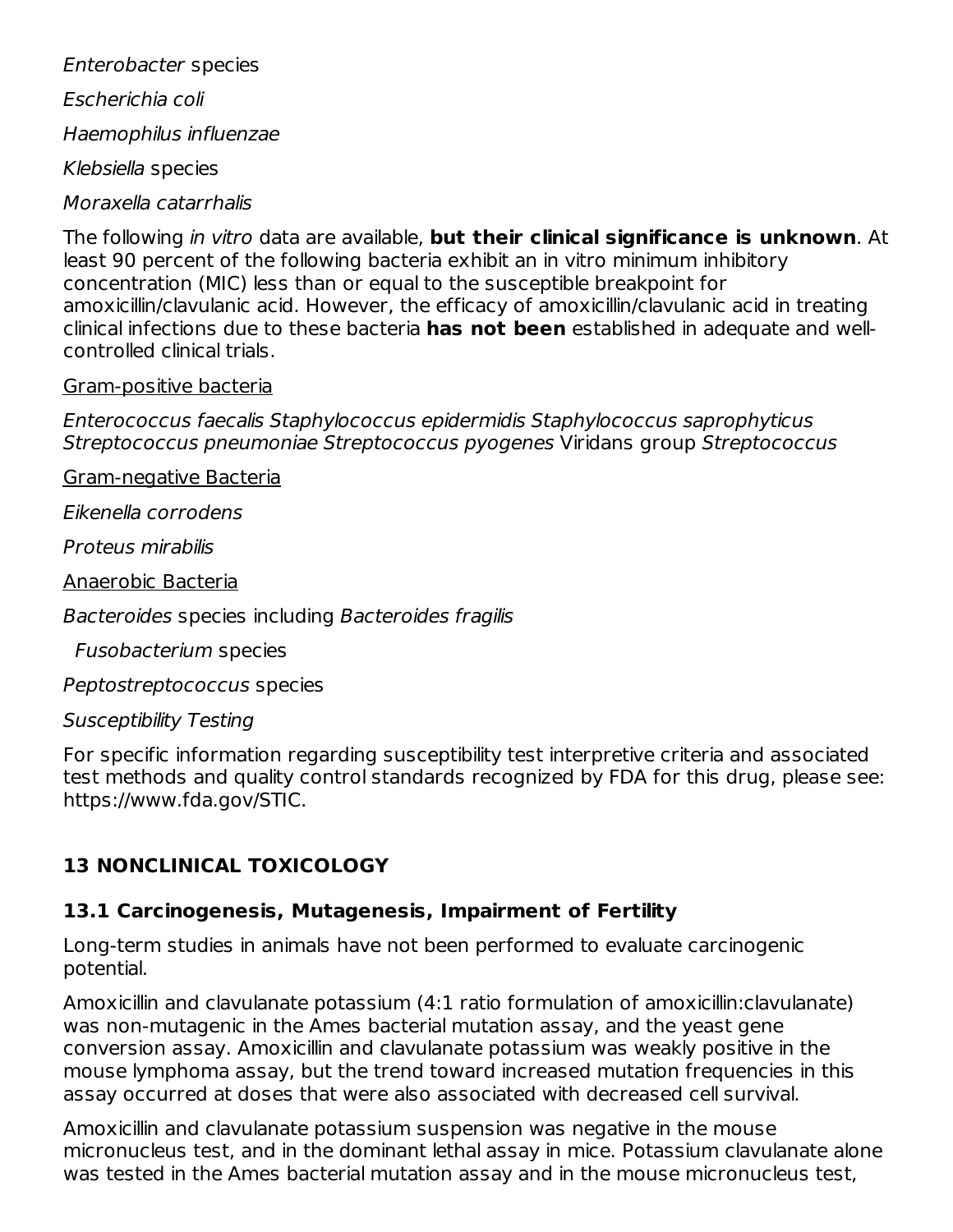and was negative in each of these assays.

Amoxicillin and clavulanate potassium suspension (2:1 ratio formulation of amoxicillin:clavulanate) at oral doses of up to 1,200 mg/kg/day was found to have no effect on fertility and reproductive performance in rats. Based on body surface area, this dose of amoxicillin is approximately 4 times the maximum recommended adult human oral dose (875 mg every 12 hours). For clavulanate, the dose multiple is approximately 9 times higher than the maximum recommended adult human oral dose (125 mg every 8 hours), also based on body surface area.

## **14 CLINICAL STUDIES**

#### **14.1 Lower Respiratory Tract and Complicated Urinary Tract Infections**

Data from 2 pivotal trials in 1,191 patients treated for either lower respiratory tract infections or complicated urinary tract infections compared a regimen of 875-mg tablets of amoxicillin and clavulanate potassium every 12 hours to 500-mg tablets of amoxicillin and clavulanate potassium dosed every 8 hours (584 and 607 patients, respectively). Comparable efficacy was demonstrated between the every 12 hours and every 8 hours dosing regimens. There was no significant difference in the percentage of adverse events in each group. The most frequently reported adverse event was diarrhea; incidence rates were similar for the 875-mg every 12 hours and 500-mg every 8 hours dosing regimens (15% and 14%, respectively); however, there was a statistically significant difference ( $p < 0.05$ ) in rates of severe diarrhea or withdrawals with diarrhea between the regimens: 1% for 875-mg every 12 hours regimen versus 2% for the 500 mg every 8 hours regimen.

In one of these pivotal trials, patients with either pyelonephritis ( $n = 361$ ) or a complicated urinary tract infection (i.e., patients with abnormalities of the urinary tract that predispose to relapse of bacteriuria following eradication,  $n = 268$ ) were randomized (1:1) to receive either 875-mg tablets of amoxicillin and clavulanate potassium every 12 hours (n=308) or 500-mg tablets of amoxicillin and clavulanate potassium every 8 hours (n=321).

The number of bacteriologically evaluable patients was comparable between the two dosing regimens. Amoxicillin and clavulanate potassium produced comparable bacteriological success rates in patients assessed 2 to 4 days immediately following end of therapy. The bacteriologic efficacy rates were comparable at one of the follow-up visits (5 to 9 days post-therapy) and at a late post-therapy visit (in the majority of cases, this was 2 to 4 weeks post-therapy), as seen in Table 7.

| Table 7: Bacteriologic efficacy rates for Amoxicillin and Clavulanate |           |  |
|-----------------------------------------------------------------------|-----------|--|
|                                                                       | Potassium |  |

|              | Time Post Therapy 875 mg every 12 hours % (n) 500 mg every 8 hours % (n) |           |
|--------------|--------------------------------------------------------------------------|-----------|
| 2 to 4 days  | 81% (58)                                                                 | 80% (54)  |
| 5 to 9 days  | 58% (41)                                                                 | 52% (52)  |
| 2 to 4 weeks | 52% (101)                                                                | 55% (104) |

As noted before, though there was no significant difference in the percentage of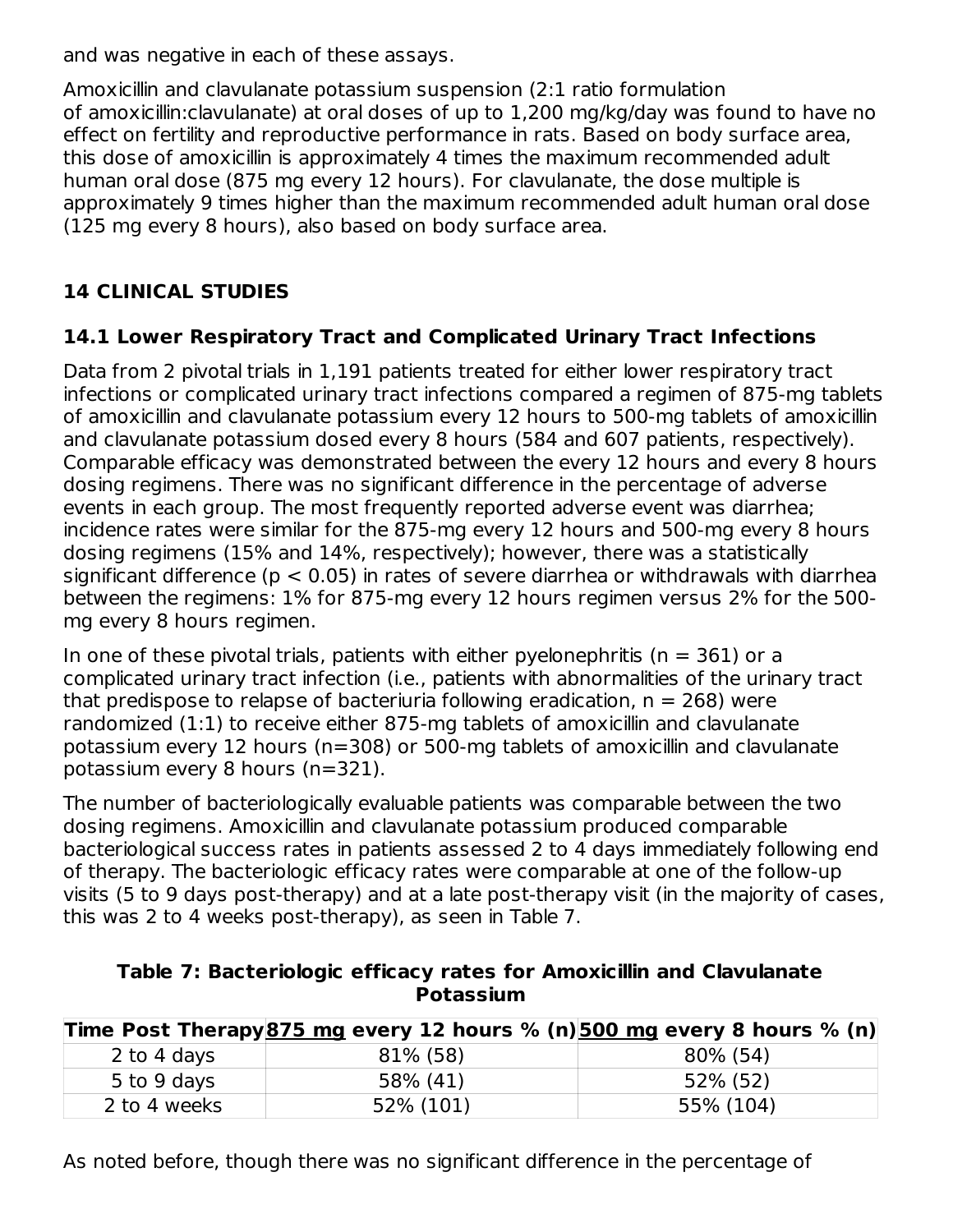adverse events in each group, there was a statistically significant difference in rates of severe diarrhea or withdrawals with diarrhea between the regimens.

## **14.2 Acute Bacterial Otitis Media and Diarrhea in Pediatric Patients**

One US/Canadian clinical trial was conducted which compared 45/6.4 mg/kg/day (divided every 12 hours) of amoxicillin and clavulanate potassium for 10 days versus 40/10 mg/kg/day (divided every 8 hours) of amoxicillin and clavulanate potassium for 10 days in the treatment of acute otitis media. Only the suspension formulations were used in this trial. A total of 575 pediatric patients (aged 2 months to 12 years) were enrolled, with an even distribution among the 2 treatment groups and a comparable number of patients were evaluable (i.e.,  $\geq 84\%$ ) per treatment group. Otitis media-specific criteria were required for eligibility and a strong correlation was found at the end of therapy and follow-up between these criteria and physician assessment of clinical response. The clinical efficacy rates at the end of therapy visit (defined as 2-4 days after the completion of therapy) and at the follow-up visit (defined as 22-28 days post-completion of therapy) were comparable for the 2 treatment groups, with the following cure rates obtained for the evaluable patients: At end of therapy,  $87\%$  (n = 265) and  $82\%$  (n = 260) for 45 mg/kg/day every 12 hours and 40 mg/kg/day every 8 hours, respectively. At follow-up, 67% (n = 249) and 69% (n = 243) for 45 mg/kg/day every 12 hours and 40 mg/kg/day every 8 hours, respectively.

Diarrhea was defined as either: (a) 3 or more watery or 4 or more loose/watery stools in 1 day; OR (b) 2 watery stools per day or 3 loose/watery stools per day for 2 consecutive days. The incidence of diarrhea was significantly lower in patients who received the every 12 hours regimen compared to patients who received the every 8 hours regimen (14% and 34%, respectively). In addition, the number of patients with either severe diarrhea or who were withdrawn with diarrhea was significantly lower in the every 12 hours treatment group (3% and 8% for the every 12 hours/10 day and every 8 hours/10 day, respectively). In the every 12 hours treatment group, 3 patients (1%) were withdrawn with an allergic reaction, while 1 patient in the every 8 hours group was withdrawn for this reason. The number of patients with a candidal infection of the diaper area was 4% and 6% for the every 12 hours and every 8 hours groups, respectively.

It is not known if the finding of a statistically significant reduction in diarrhea with the oral suspensions dosed every 12 hours, versus suspensions dosed every 8 hours, can be extrapolated to the chewable tablets. The presence of mannitol in the chewable tablets may contribute to a different diarrhea profile. The every 12 hour oral suspensions (200 mg/5 mL and 400 mg/5 mL) are sweetened with aspartame.

## **15 REFERENCES**

1. Swanson-Biearman B, Dean BS, Lopez G, Krenzelok EP. The effects of penicillin and cephalosporin ingestions in children less than six years of age. Vet Hum Toxicol. 1988; 30: 66-67.

### **16 HOW SUPPLIED/STORAGE AND HANDLING**

**Amoxicillin and Clavulanate Potassium for Oral Suspension USP, 400 mg/57**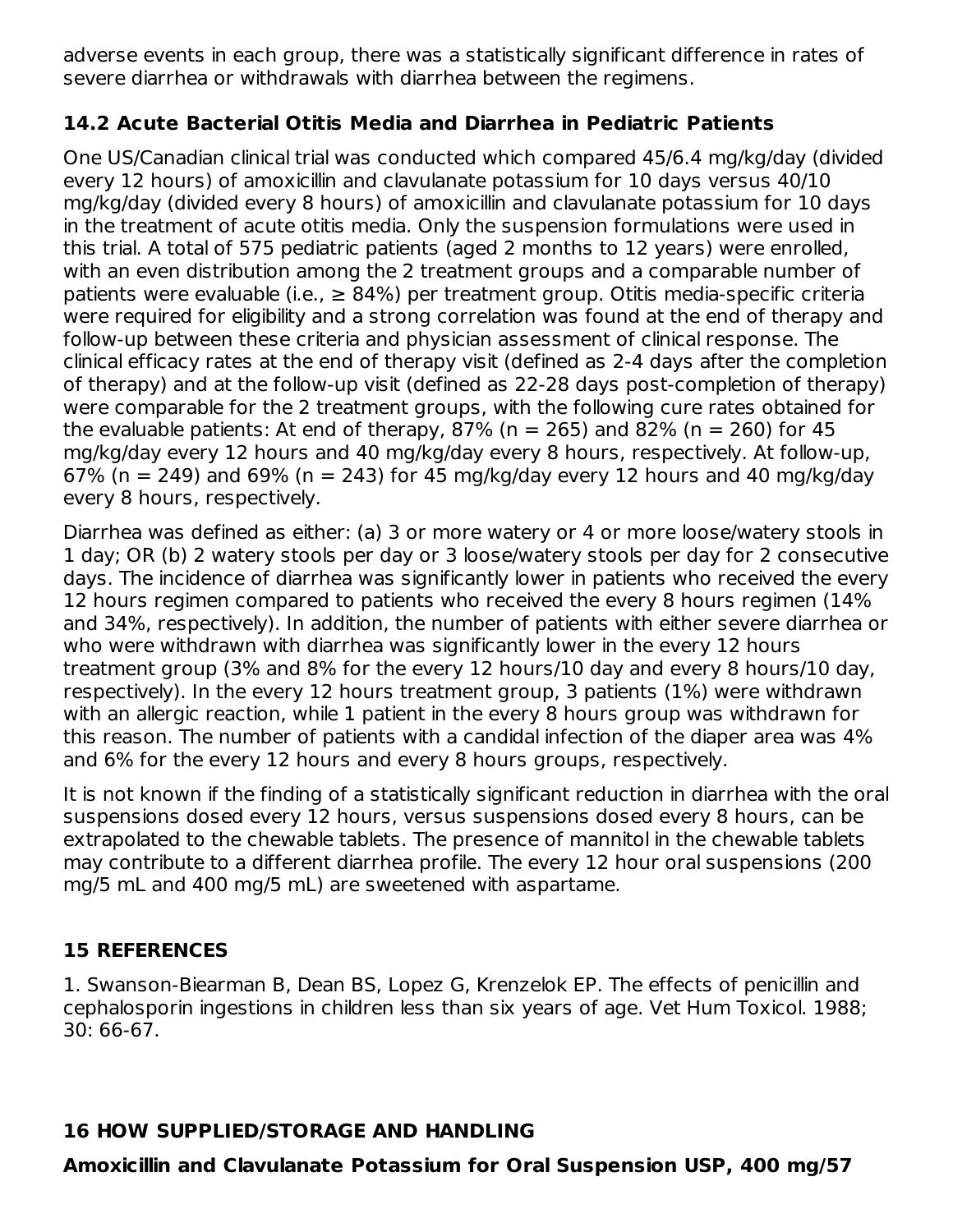**mg per 5 mL:**The dry powder is white to off white with fruity flavor. Each 5 ml of reconstituted creamy suspension contains 400 mg amoxicillin and 57 mg clavulanic acid as the potassium salt.

NDC 68071-1865-7 BOTTLES OF 75mL

Dispense in original container.

Store dry powder at 20° to 25°C (68° to 77°F) [See USP Controlled Room Temperature].

Store reconstituted suspension under refrigeration. Discard unused suspension after 10 days. Keep out of the reach of children.

# **17 PATIENT COUNSELING INFORMATION**

## **17.1 Information for Patients**

Patients should be informed that amoxicillin and clavulanate potassium suspension may be taken every 8 hours or every 12 hours, depending on the dose prescribed.

Each dose should be taken with a meal or snack to reduce the possibility of gastrointestinal upset.

Patients should be counseled that antibacterial drugs, including amoxicillin and clavulanate potassium suspension, should only be used to treat bacterial infections.

They do not treat viral infections (e.g., the common cold). When amoxicillin and clavulanate potassium suspension is prescribed to treat a bacterial infection, patients should be told that although it is common to feel better early in the course of therapy, the medication should be taken exactly as directed. Skipping doses or not completing the full course of therapy may: (1) decrease the effectiveness of the immediate treatment, and (2) increase the likelihood that bacteria will develop resistance and will not be treatable by amoxicillin and clavulanate potassium suspension or other antibacterial drugs in the future.

Counsel patients that diarrhea is a common problem caused by antibacterials, and it usually ends when the antibacterial is discontinued. Sometimes after starting treatment with antibacterials, patients can develop watery and bloody stools (with or without stomach cramps and fever) even as late as 2 or more months after having taken their last dose of the antibacterial. If diarrhea is severe or lasts more than 2 or 3 days, patients should contact their physician.

Patients should be advised to keep suspension refrigerated. Shake well before using. When dosing a child with the suspension (liquid) of amoxicillin and clavulanate potassium suspension, use a dosing spoon or medicine dropper. Be sure to rinse the spoon or dropper after each use. Bottles of suspension of amoxicillin and clavulanate potassium suspension may contain more liquid than required. Follow your doctor's instructions about the amount to use and the days of treatment your child requires. Discard any unused medicine.

Patients should be aware that amoxicillin and clavulanate potassium suspension contains a penicillin class drug product that can cause allergic reactions in some individuals.

CLINITEST® is a registered trademark of Miles, Inc.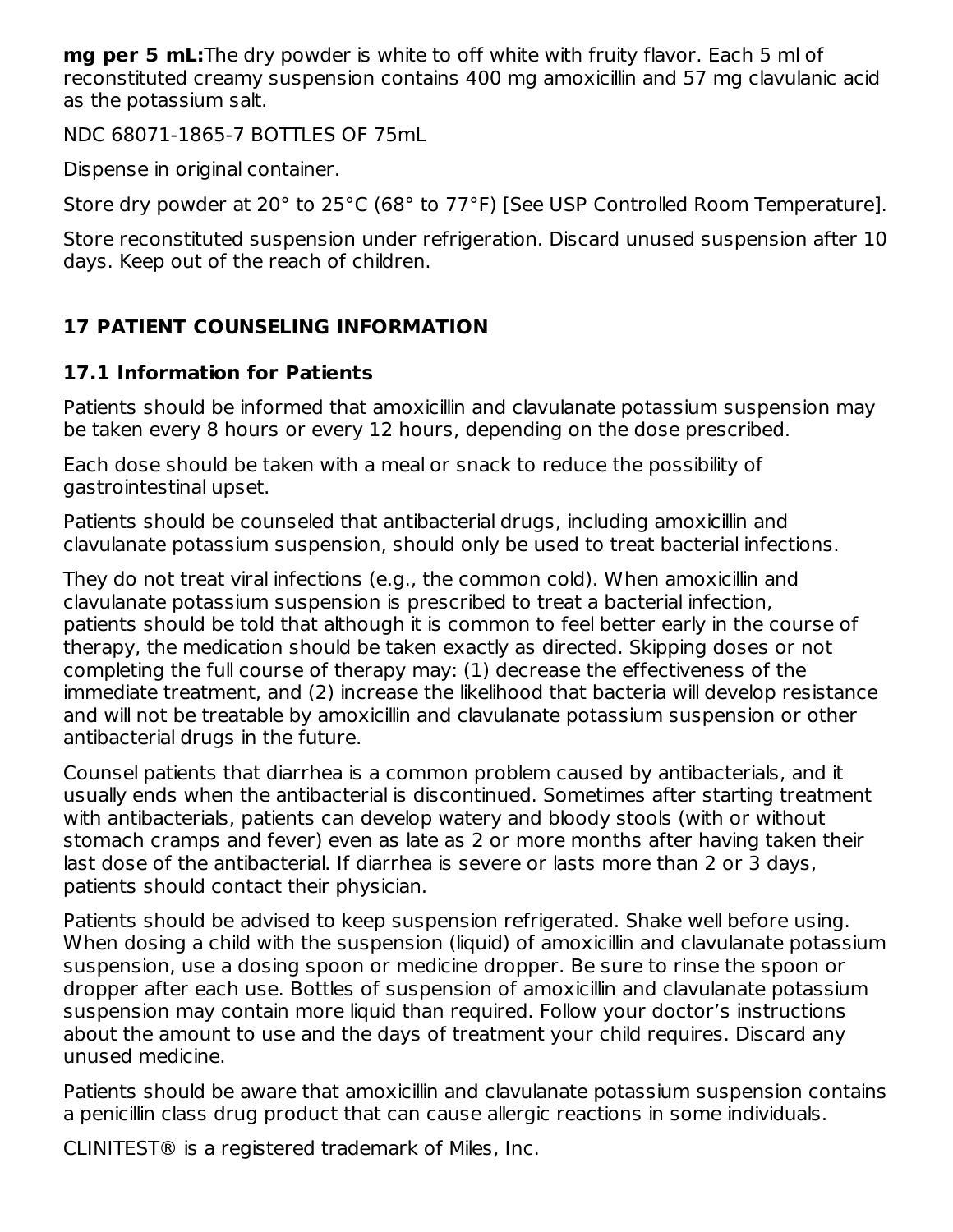Distributed by: West-Ward Pharmaceutical Corp. Eatontown, NJ 07724 USA

Manufactured by: HIKMA Pharmaceuticals P.O. Box 182400 Amman 11118 - Jordan

Revised October 2018



# **AMOXICILLIN AND CLAVULANATE POTASSIUM**

amoxicillin and clavulanate potassium powder, for suspension

| <b>Product Information</b>                                                       |                                          |                              |                                        |                                   |                     |
|----------------------------------------------------------------------------------|------------------------------------------|------------------------------|----------------------------------------|-----------------------------------|---------------------|
| <b>Product Type</b>                                                              | <b>HUMAN PRESCRIPTION</b><br><b>DRUG</b> | <b>Item Code</b><br>(Source) |                                        | NDC:68071-1865(NDC:0143-<br>9982) |                     |
| <b>Route of Administration</b>                                                   | ORAI                                     |                              |                                        |                                   |                     |
|                                                                                  |                                          |                              |                                        |                                   |                     |
| <b>Active Ingredient/Active Moiety</b>                                           |                                          |                              |                                        |                                   |                     |
|                                                                                  | <b>Ingredient Name</b>                   |                              |                                        | <b>Basis of Strength</b>          | <b>Strength</b>     |
| AMOXICILLIN (UNII: 804826J2HU) (AMOXICILLIN ANHYDROUS -<br>UNII:9EM05410Q9)      |                                          |                              | <b>AMOXICILLIN</b><br><b>ANHYDROUS</b> |                                   | 400 mg<br>in 5 $ml$ |
| <b>CLAVULANIC ACID (UNII: 23521W1S24) (CLAVULANIC ACID -</b><br>UNII:23521W1S24) |                                          |                              |                                        | CLAVULANIC ACID                   | 57 mg in 5 mL       |
|                                                                                  |                                          |                              |                                        |                                   |                     |
| <b>Inactive Ingredients</b>                                                      |                                          |                              |                                        |                                   |                     |
|                                                                                  | <b>Ingredient Name</b>                   |                              |                                        |                                   | <b>Strength</b>     |
| <b>ASPARTAME (UNII: Z0H242BBR1)</b>                                              |                                          |                              |                                        |                                   |                     |
| <b>SILICON DIOXIDE (UNII: ETJ7Z6XBU4)</b>                                        |                                          |                              |                                        |                                   |                     |
| <b>HYPROMELLOSE 2910 (5 MPA.S) (UNII: R75537T0T4)</b>                            |                                          |                              |                                        |                                   |                     |